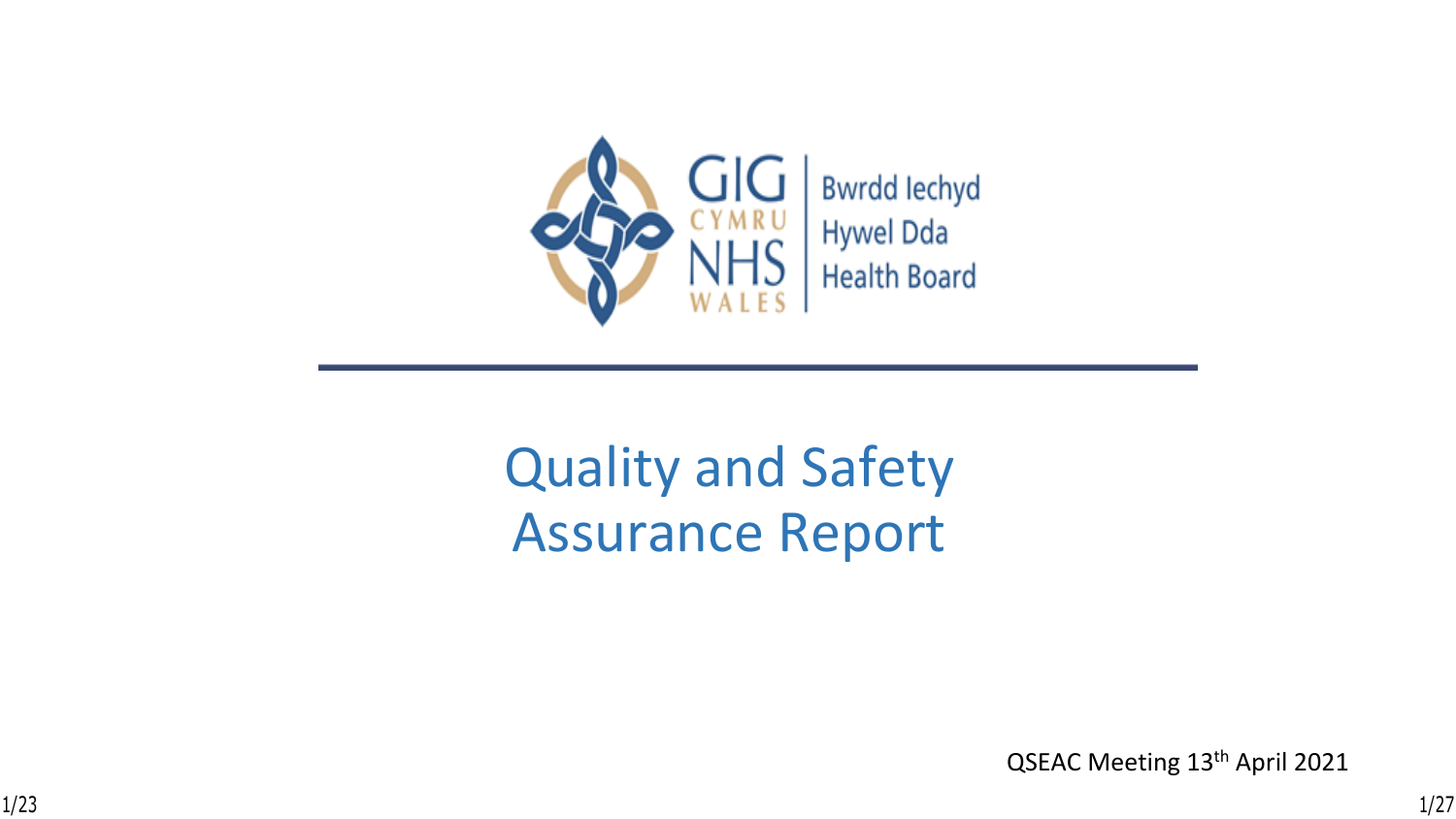# **Situation**

- The purpose of this report is to provide the Quality, Safety and Experience Assurance Committee (QSEAC) with an overview of quality and safety across the Health Board
- The Health Board uses a number of assurance processes and quality improvement strategies to ensure high quality care is delivered to patients.
- This report provides information on patient safety incidents including serious incidents, sepsis management, inspections by Healthcare Inspectorate Wales (HIW), Peer Reviews, and Welsh Health Circulars (WHC).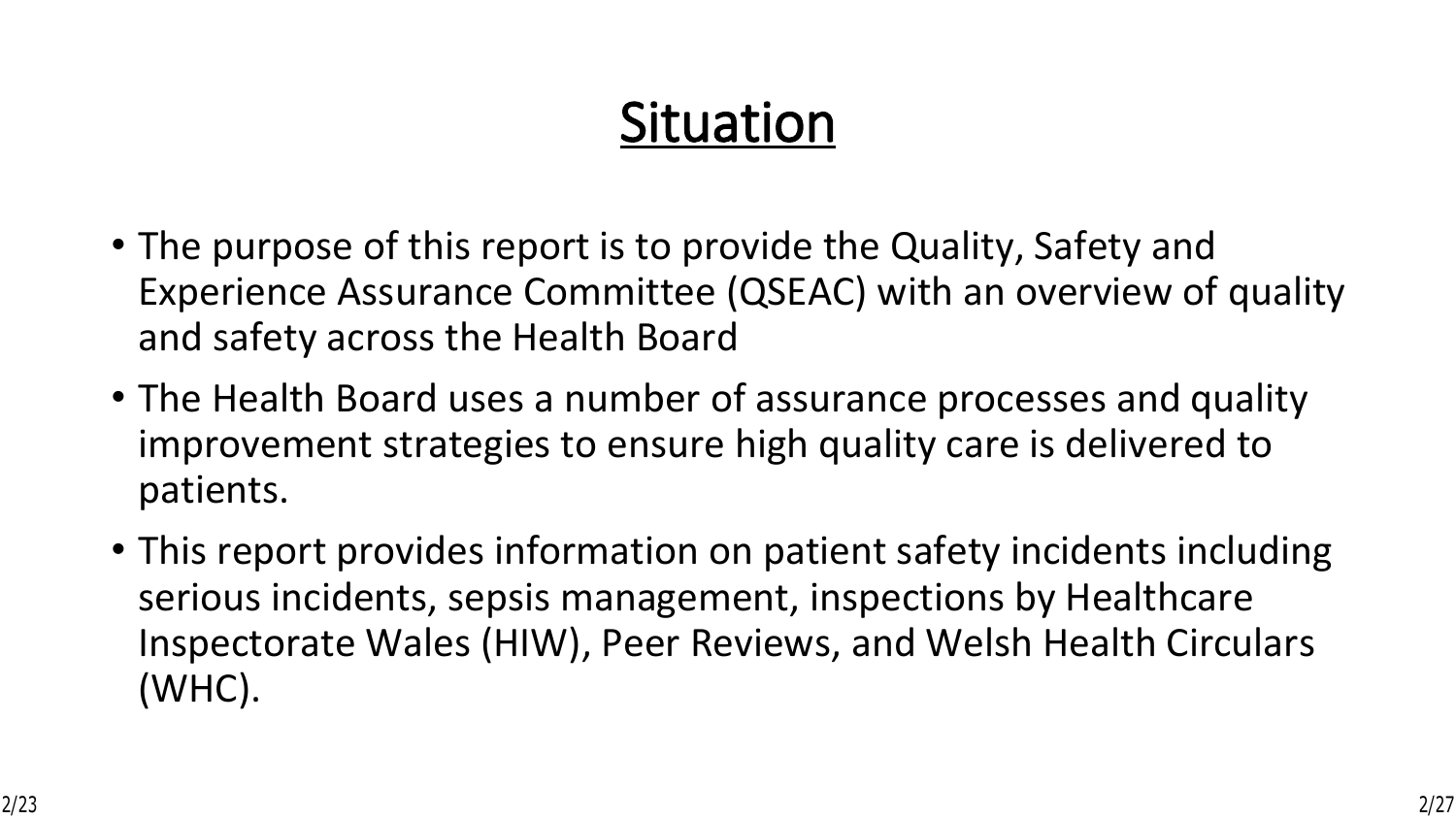#### **Number of Pressure Ulcers**

## **Incident Reporting**



In January and February 2021, 2,716 incidents were reported of which 2,348 were patient safety related. These figures are consistent with previous months

 $\blacksquare$  Avoidable  $\blacksquare$  Not Recorded  $\blacksquare$  Unavoidable



 **<sup>196</sup> Number of Inpatient Falls**

Sep 2020 Oct 2020 Nov 2020 Dec 2020 Jan 2021 Feb 2021

**Number of patient medication errors** 

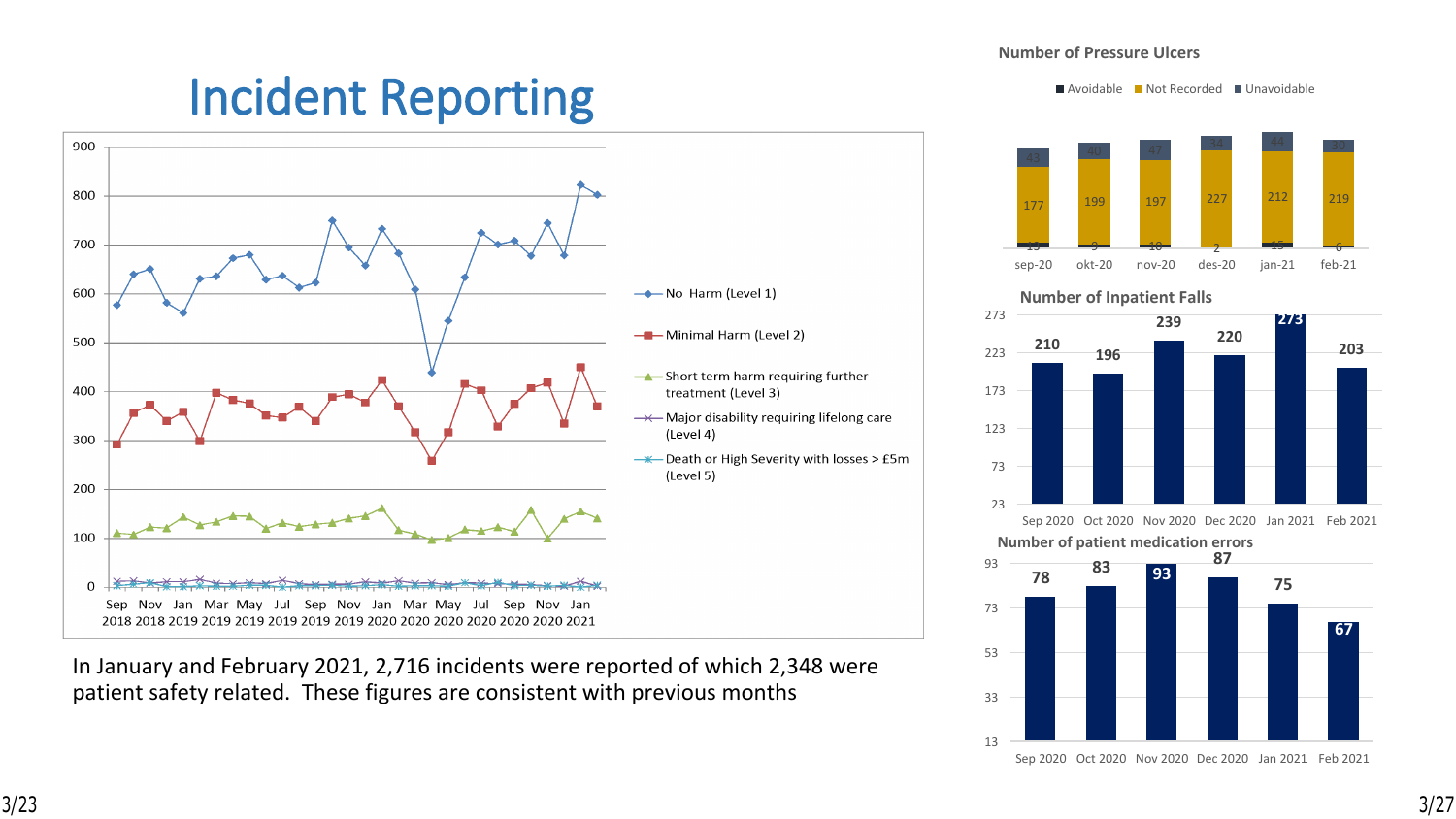## **Serious incidents**



Between 1st January and 28th February 2021, **8** serious incidents were reported to Welsh Government (WG); Serious Harm – Inpatient Fall was the highest reported category.

As at 28th February 2021, there were 34 serious incidents open over 60 days. In comparison to February 2020, the position has improved significantly.

|                                                           | Q1            | Q2            | Q3            | O4            |  |  |  |  |  |
|-----------------------------------------------------------|---------------|---------------|---------------|---------------|--|--|--|--|--|
| Absconded patient*                                        | 0             |               | $\mathcal{P}$ |               |  |  |  |  |  |
| Pressure Damage*                                          | 0             | $\mathcal{P}$ | $\mathcal{P}$ |               |  |  |  |  |  |
| <b>Retained Foreign Object</b>                            | 1             |               | O             |               |  |  |  |  |  |
| Patient Fall (serious harm)*                              | 1             | 3             | 8             | 3             |  |  |  |  |  |
| Unexpected Death**                                        | 4             | 4             | 7             | $\mathcal{P}$ |  |  |  |  |  |
| Neonatal/Perinatal Care                                   | $\mathcal{P}$ | O             | 0             | O             |  |  |  |  |  |
| Wrong site surgery/procedure                              | $\mathcal{P}$ | 1             | n             | n             |  |  |  |  |  |
| Under 18 Admission*                                       | 0             | O             | 10            |               |  |  |  |  |  |
| Other                                                     | O             | 1             | ∩             | $\mathcal{P}$ |  |  |  |  |  |
| Total                                                     | 10            | 13            | 29            | 8             |  |  |  |  |  |
| not reported during reduced reporting periods (see below) |               |               |               |               |  |  |  |  |  |

\*not reported during reduced reporting periods (see below) \*\* unexpected death including suspected suicide and unexpected death in childhood (PRUDiC)

During the last financial year, the reporting requirements for serious incident to the Delivery Unit has changed and therefore a comparison quarter by quarter cannot be made as to whether incident numbers have increased or decreased:

- 4 th January 2021 to date reduced reporting due to significant pressures on the NHS
- 13<sup>th</sup> August 2020 return to full Serious Incident reporting to the Delivery Unit
- $18<sup>th</sup>$  March 2020 to  $13<sup>th</sup>$  August 2020 reduced reporting due to significant pressures on the NHS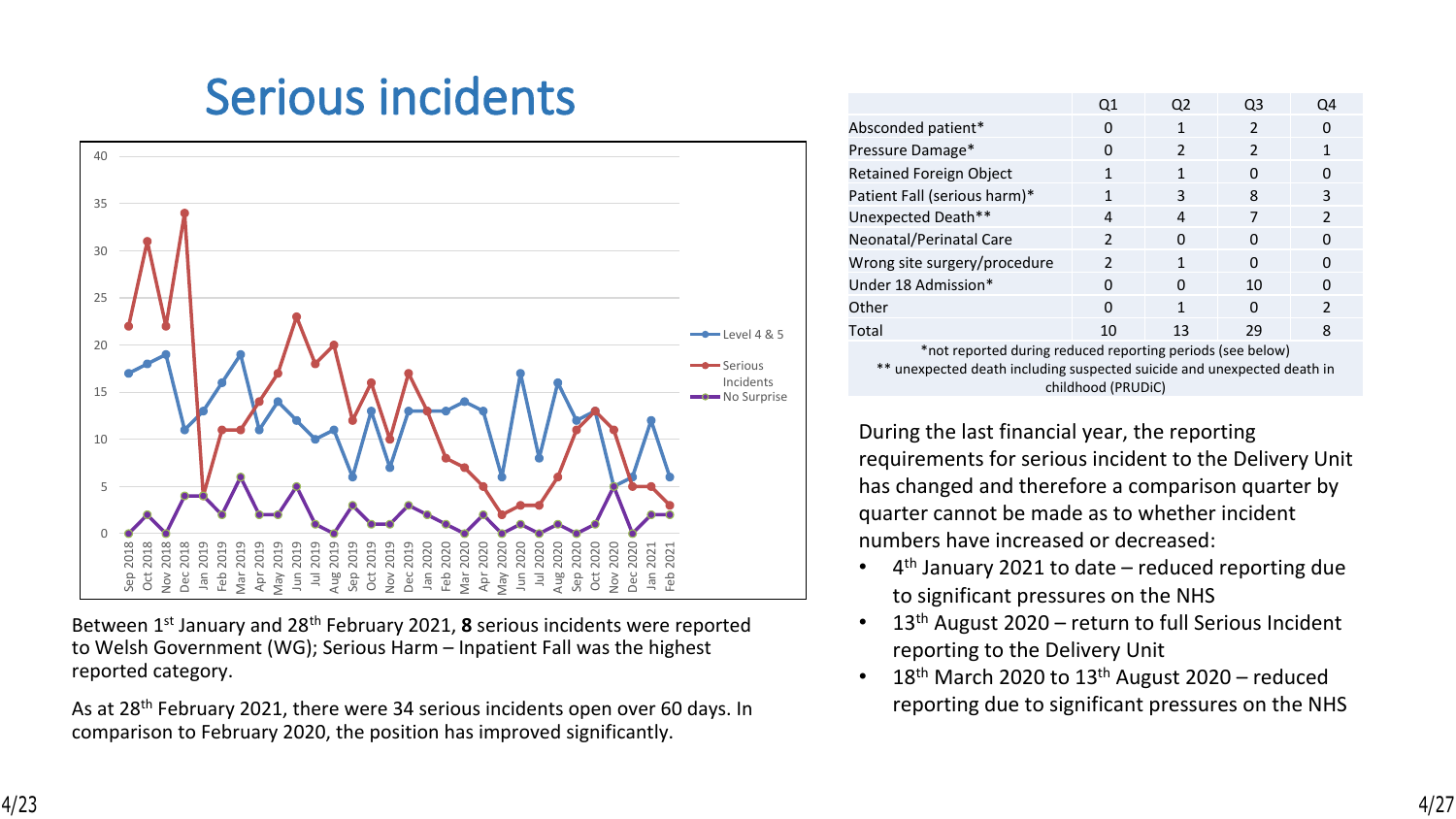### **Sepsis Bundle**  Bundle Activity - Emergency Units



BGH GGH PPH WGH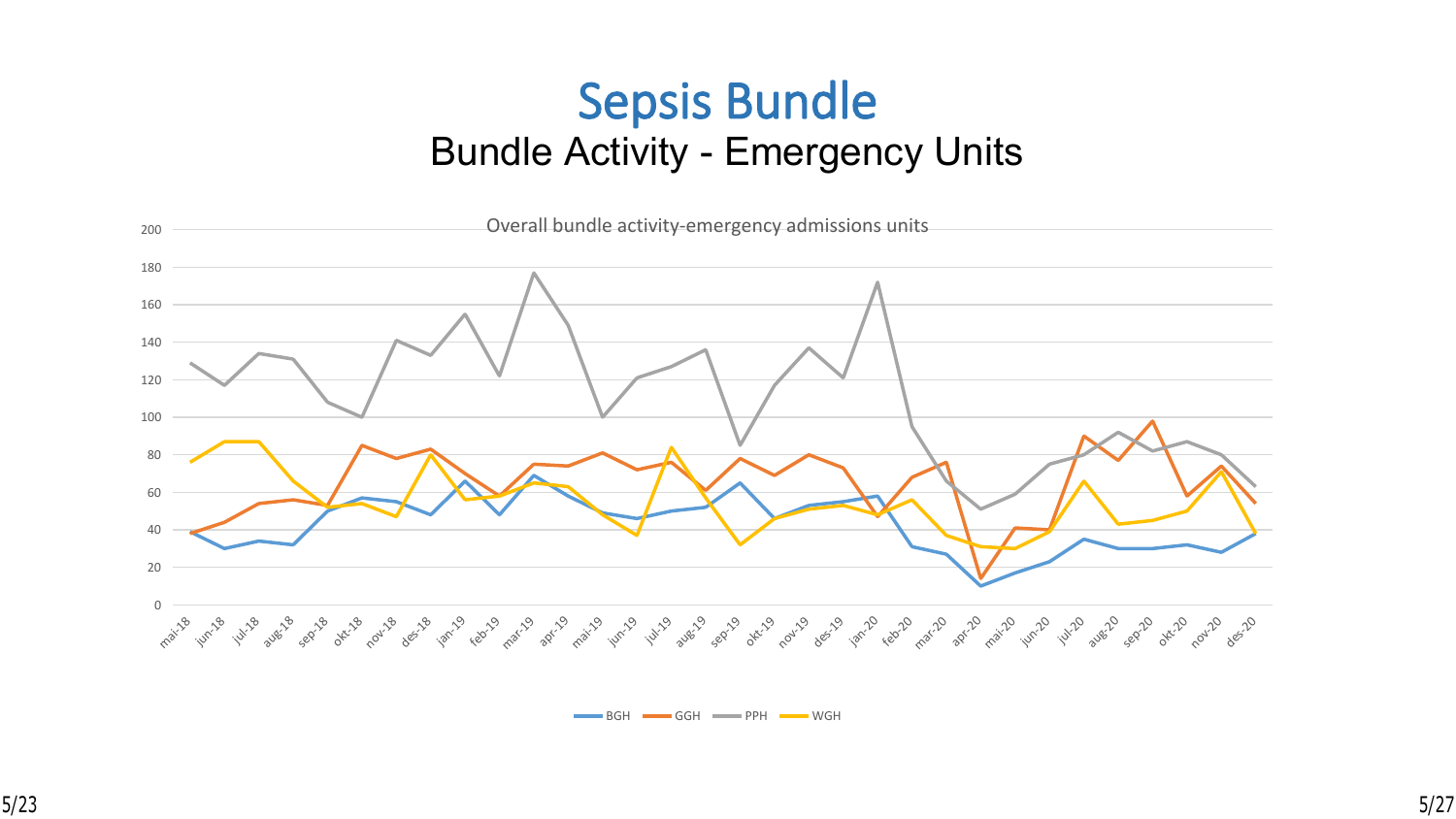## **Sepsis Six Compliance** Emergency Units

**Percentage Compliant with Sepsis Six in A&E**

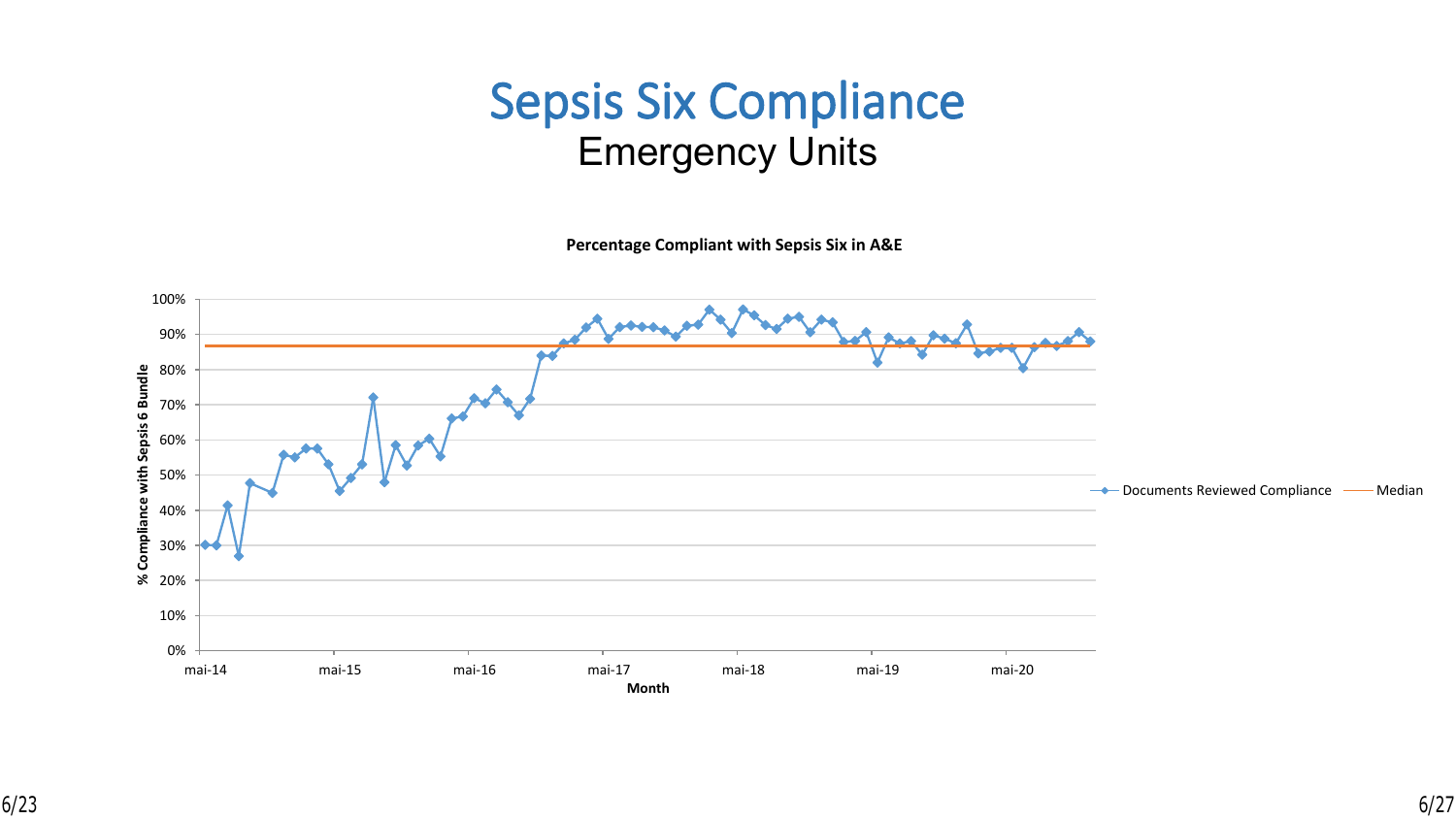### **Sepsis Six Compliance Wards**

**Percentage Compliant with Sepsis Six in Wards**

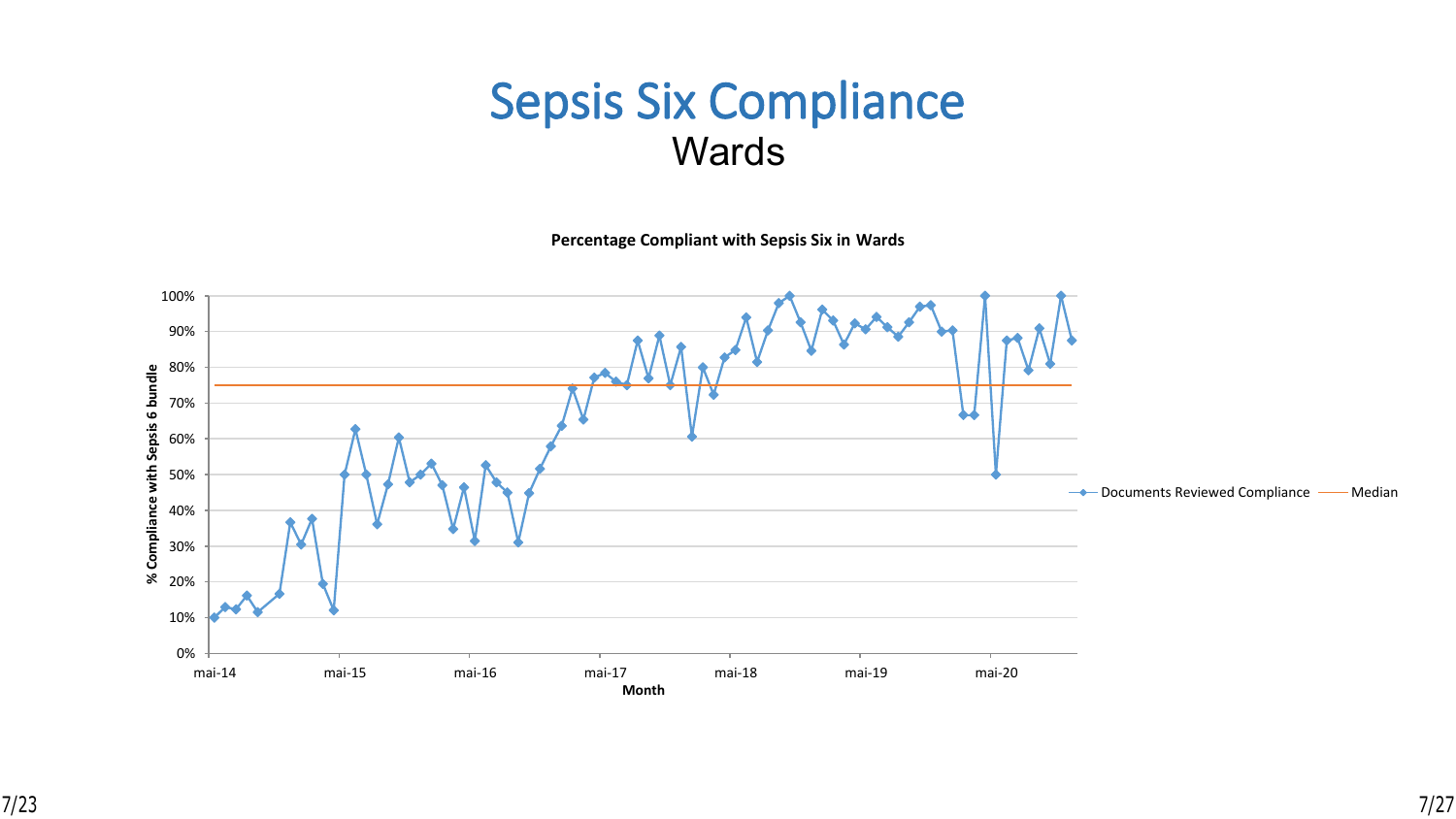## **Risks and Mitigation**

#### • **Patient Safety Incidents**

- Scrutiny of all incidents reported undertaken by the Quality Assurance Information System Team on a daily basis. Report of themes and trends in reporting provided to Head of Quality and Governance, Assistant Director of Nursing and Associate Medical Director
- A Clinical Executives Quality Panel was held on 17<sup>th</sup> March 2021 with the Head of Quality and Governance to discuss the open serious incidents within the Health Board.
- Improvement and Learning Action Plans are developed and implemented within Directorates in response to the findings of the investigations.
- The learning from serious incidents is shared with the Listening and Learning Sub-Committee

#### • **Sepsis Management**

- The Rapid Response to Acute Illness Learning Set (RRAILS) Group is undertaking a deep dive into the information presented in the RRAILS Sepsis Bundle and Sepsis Six Compliance Annual Report
- Meetings with all Sepsis Leads are planned with a view to formulating future Quality Improvement (QI) plans
- Snap shot audits are to commence in April 2021.
- Ward-based education continues and sepsis management is to be included within all mandatory training programmes.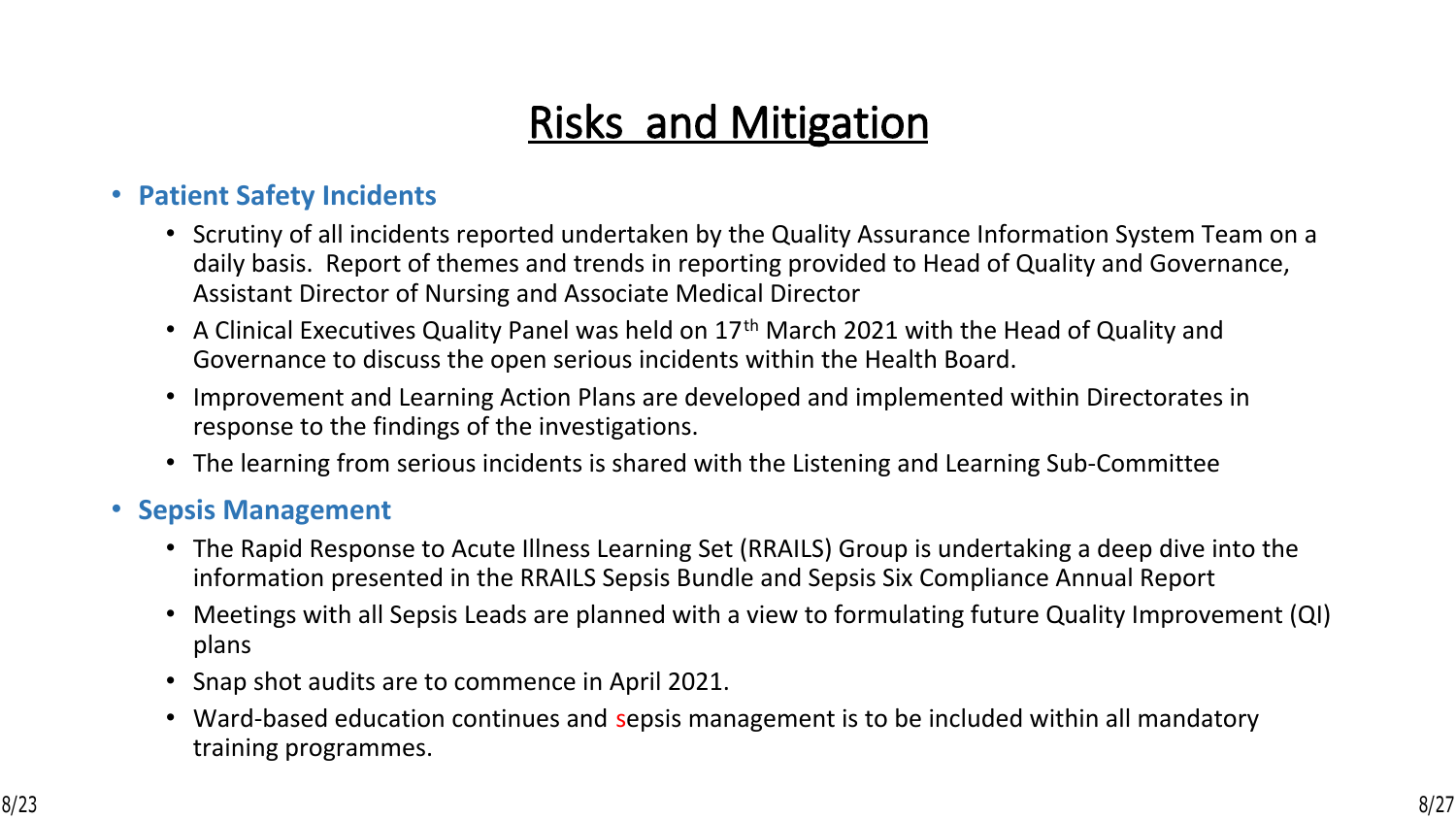## **Healthcare Inspectorate Wales (HIW)**

- Healthcare Inspectorate Wales (HIW) is currently undertaking Quality Checks under a tiered system in order to account for the COVID-19 situation. The Health Board has been subject to ten Tier 1 Quality Checks, where the check has been undertaken remotely via Microsoft Teams and the submission of documents electronically via Objective Connect. The Health Board has also been subject to two Tier 3 Quality Checks, where inspectors have undertaken on-site visits; these reviews related to the Field Hospitals and the Mass Vaccination Centres.
- This section provides progress as at 24 March 2021. Links to each HIW report, where published, can be accessed by clicking on the relevant location listed under "Area of Review" in the tables which follow.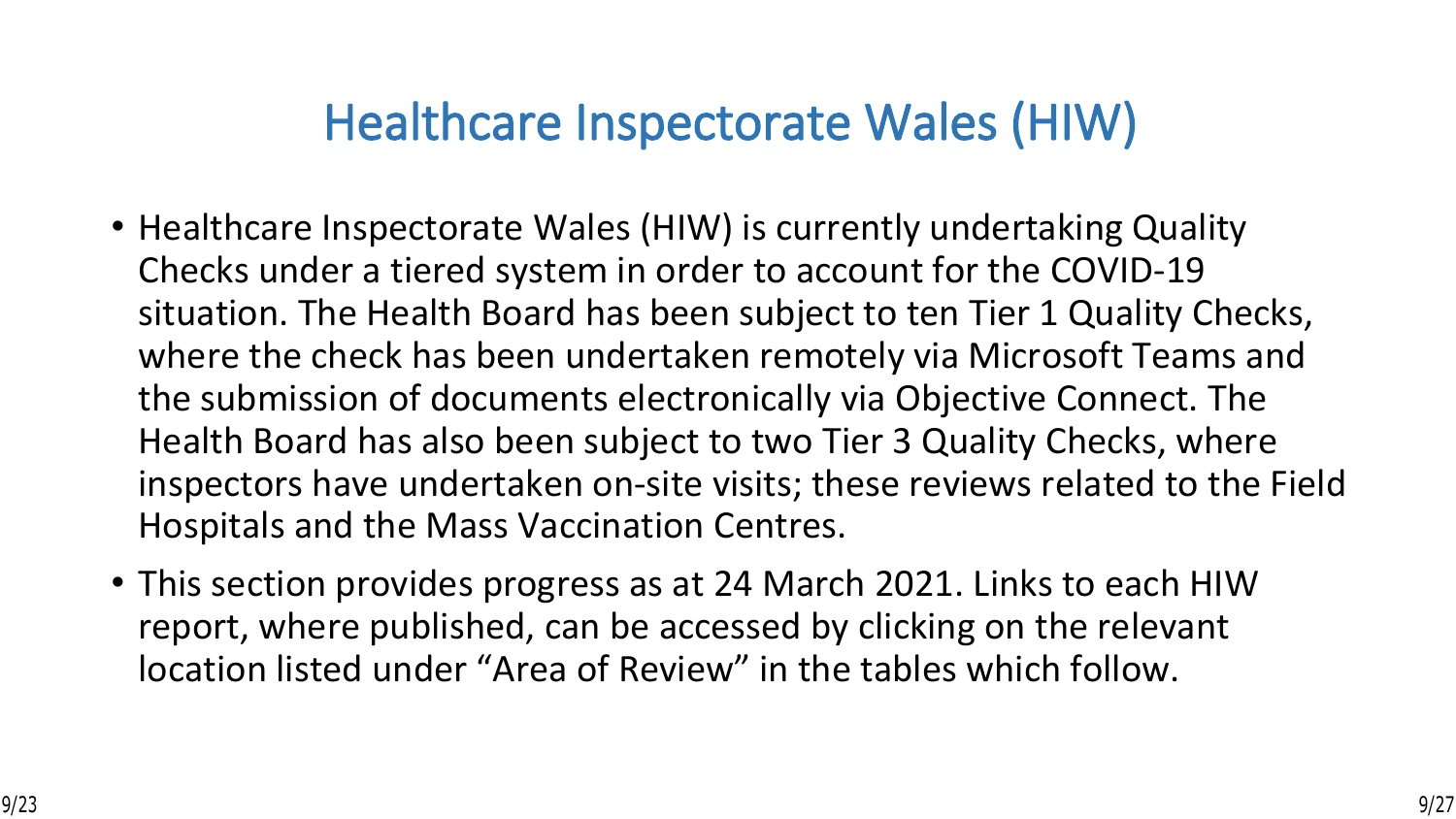$\frac{14}{12}$  \$ % ÷

 $\mathbf{I}$ 

| 1 / 96                                               | - 11           |                                                   |                               |                                        |                                |                          |                                          |
|------------------------------------------------------|----------------|---------------------------------------------------|-------------------------------|----------------------------------------|--------------------------------|--------------------------|------------------------------------------|
| $\langle W, W \rangle$<br>$\mathcal{A}$ .            |                | $+ - D$                                           | 5 %                           | $\ddot{ }$ ,                           |                                |                          | $\mathbf{H} \cdot \mathbf{H}$<br>$\star$ |
| $=$<br>% :                                           | $\overline{4}$ |                                                   | $5\%$                         | $\mathbf{H}$                           | $"$ )                          |                          | $\mathbf{H}$ . $\mathbf{H}$<br>$\star$   |
| $\blacksquare$<br>$\sim$ 'C <                        | 2              | $\Omega$<br>$\star$                               | 5 %<br>$\mathbf{U}$           | $\sim$<br>$\mathbf{r}$<br>$\mathbf{H}$ |                                | $\frac{0}{0}$            | $\mathbf{H}$ . $\mathbf{H}$              |
| $\sim 10^{-1}$<br>5<br>$\Delta \sim$<br>$\mathbf{u}$ | $\overline{?}$ | 5 <sup>5</sup>                                    | $\frac{0}{0}$<br>$\mathbf{H}$ | $5\overline{)}$                        | $\blacksquare$<br>$\mathbf{H}$ |                          | $\mathbf{H} \cdot \mathbf{H}$            |
| $\frac{1}{2}$<br>$\sim$ 'C <                         |                | 5 <sub>1</sub><br>$5\overline{)}$<br>$\mathbf{H}$ | $\frac{0}{0}$<br>$\mathbf{u}$ | $\dddot{,}$                            |                                | " " 9/0"<br>5<br>$\star$ | $\frac{0}{0}$                            |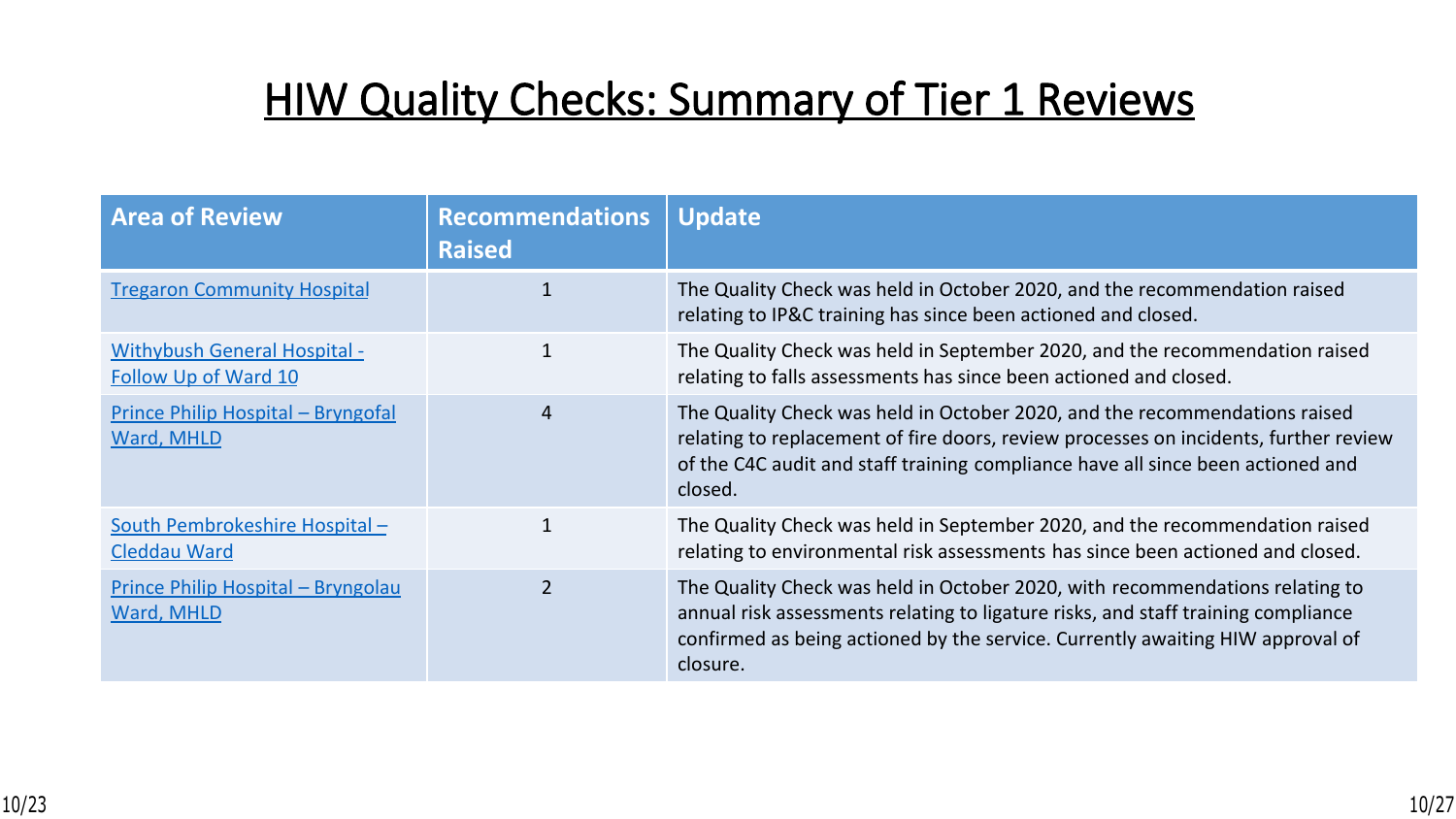## $\frac{11 \cdot 11}{2 \cdot 11}$  \$ % &

| $\cdot$ /                                              | $\frac{6}{10}$                    | $\sim 10^{-1}$<br>$\mathbf{u}$ . |                                                                                                                                         |                                                                                                                                |                                                               |
|--------------------------------------------------------|-----------------------------------|----------------------------------|-----------------------------------------------------------------------------------------------------------------------------------------|--------------------------------------------------------------------------------------------------------------------------------|---------------------------------------------------------------|
| $=$<br>$\overline{1}$                                  | $\mathbf{L}$<br>$^{\prime}$ C $<$ | $\overline{?}$                   | 5 %<br>$\overline{7}$<br>$\star$<br>$\overline{4}$<br>$\mathbf{H}^{\top}\mathbf{H}$<br>$\frac{0}{0}$                                    | 9<br>$\hspace{0.1cm} \texttt{\emph{y}}$ )<br>$%$ %                                                                             | 5<br>$\left( \begin{array}{c} 1 \end{array} \right)$<br>$%$ * |
| $\frac{9}{6}$<br>$=$<br>$\frac{9}{6}$                  | $\mathcal{P}$                     |                                  | 5 %<br>$\mathbf{H}^{\top}\mathbf{H}$<br>$\mathbf{H}$<br>$\mathbf{H}$<br>4 7<br>$\mathbf{H}$<br>$\mathbf{H} \cdot \mathbf{H}$<br>$\star$ | 9<br>$"$ )<br>$\mathbf{H}$<br>$\%$<br>$5\phantom{.0}$                                                                          | $\overline{4}$<br>$'$ + ,<br>$\mathbf{u}$                     |
| $\%$<br>$\equiv$<br>$=$<br>$\overline{\phantom{a}}$    | $\ddot{?}$                        | 9 B                              | 5 <sup>5</sup><br>$\%$<br>$\star$<br>$4 \overline{7}$<br>$\mathbf{H}$ .<br>$5*$                                                         | $\leftarrow$ ")<br>$\sum$                                                                                                      | $\%$<br>$\frac{0}{0}$                                         |
| $^{\prime}$ C $<$                                      |                                   | 9 B<br>$\overline{4}$            | 5 %<br>$\frac{0}{0}$<br>4 7                                                                                                             | $"$ )<br>$\,<\,$<br>$\left( \right)$                                                                                           | $\%$<br>$\star$                                               |
| $\%$<br>$\equiv$<br>$=$<br>$\mathcal{L}^{\mathcal{L}}$ | $\mathbf{P}$                      |                                  | 5 <sup>1</sup><br>$\%$<br>$\mathbf{H}$ .<br>$\star$<br>$\overline{2}$                                                                   | $\star$<br>$\mathbf{H}$<br>$\mathbf{H}$<br>$\frac{0}{0}$<br>$\mathbf{H} \parallel \mathbf{H}$<br>$\frac{0}{0}$<br>$\mathbf{H}$ |                                                               |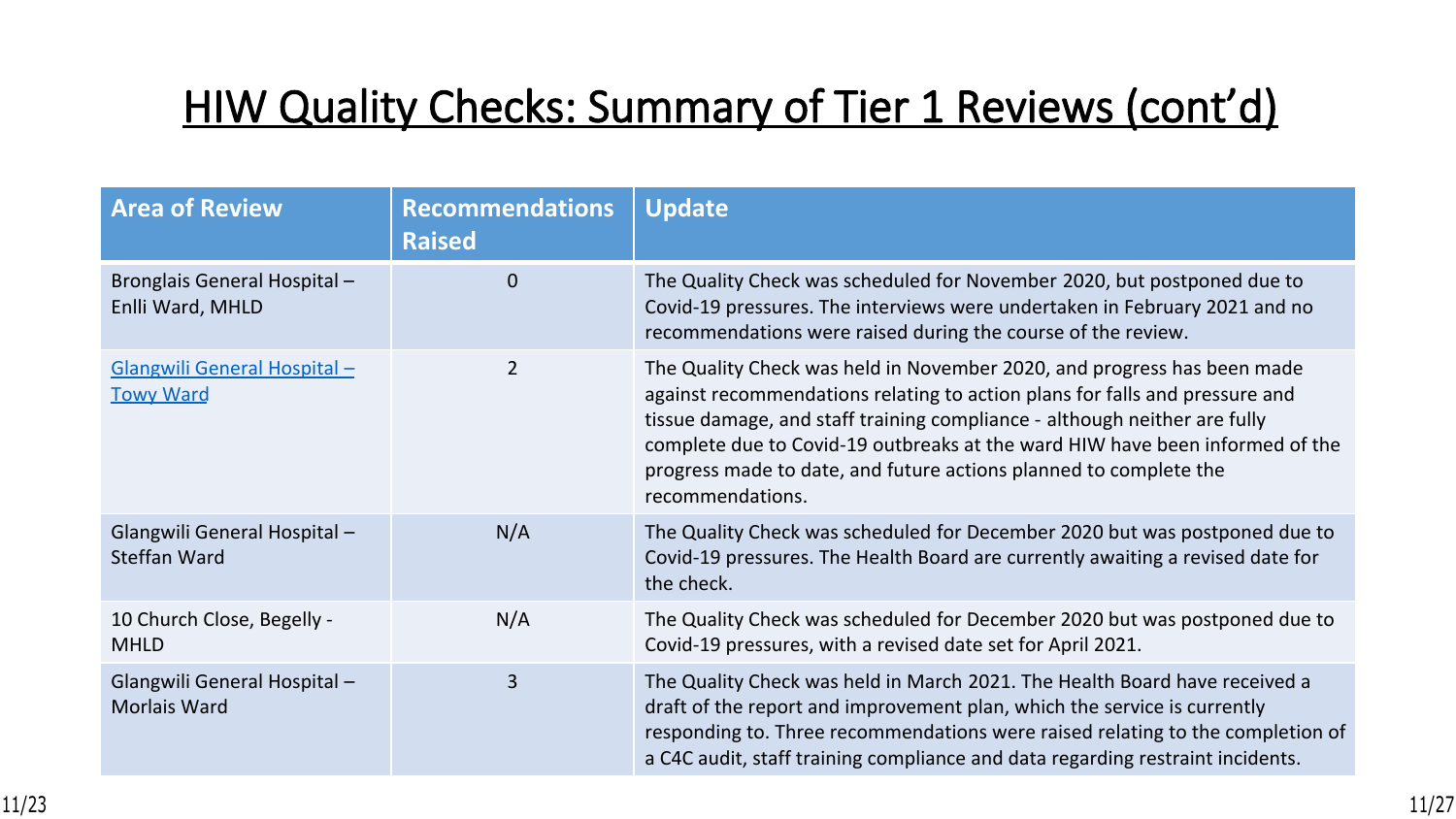#### $\pmb{\mathsf{N}}$  $\frac{0}{0}$  $#$

 $\mathbf{I}$ 



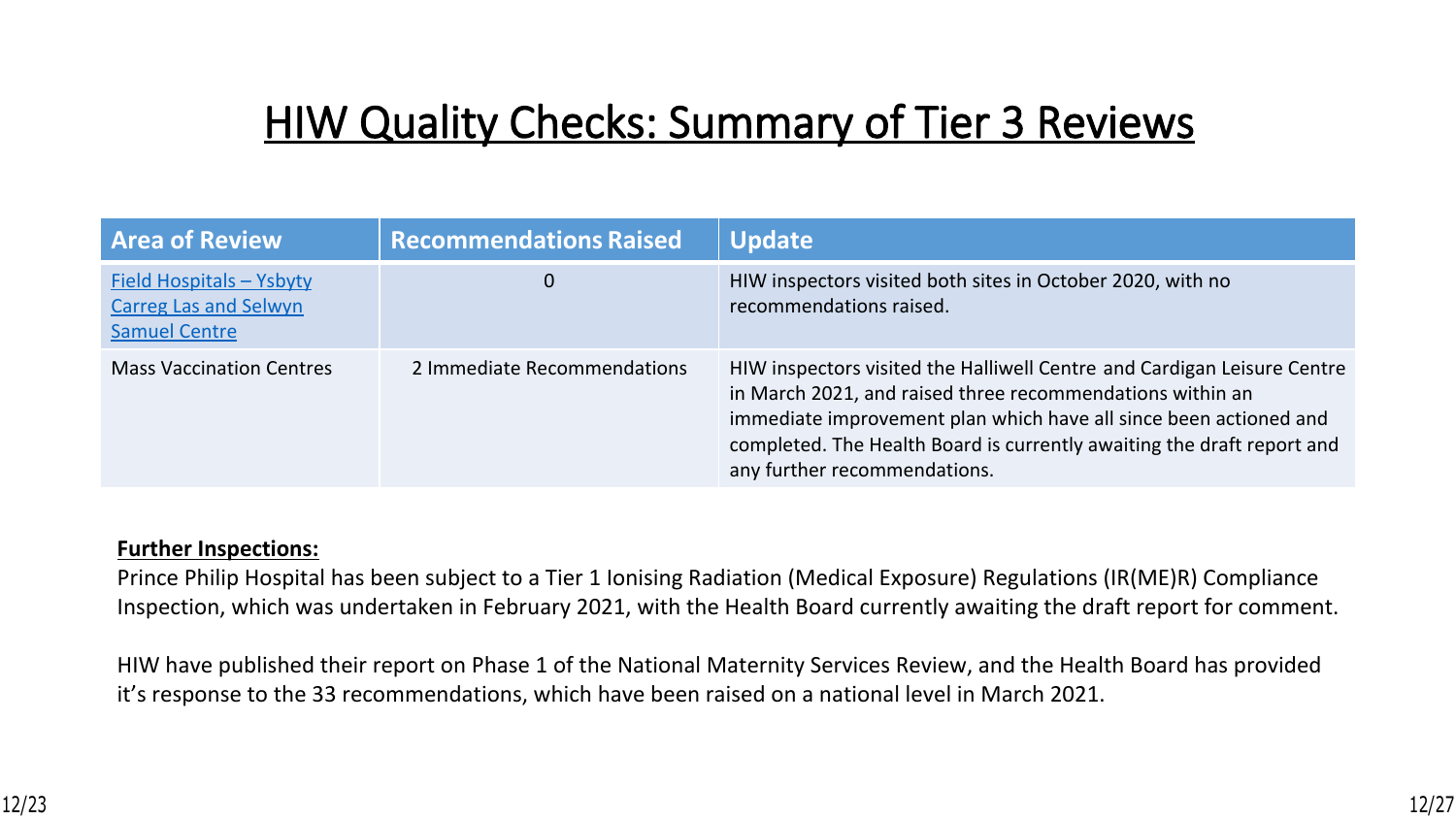## **Peer Reviews**

- Peer reviews are visits undertaken by professional bodies such as the Royal College of Physicians.
- Health Boards and Trusts can invite peer bodies to undertake a review into a specific area.
- Peer review visits present an opportunity for professionals to meet and share practice, whilst providing a service with an opportunity to reflect on its challenges and achievements.
- Initial feedback is given at the time of the visit and a formal report is received following the visit. The formal report provides a snapshot of the service, as observed on the peer review day, and is a representation of the service at a fixed point in time.
- The report received following a peer review visit is recorded in the audit and inspection tracker held by the Corporate Assurance and Risk Team.
- In 2019/2020, 3 peer review visits were recorded as being undertaken and in 2018/2019, 1 peer review visit is recorded.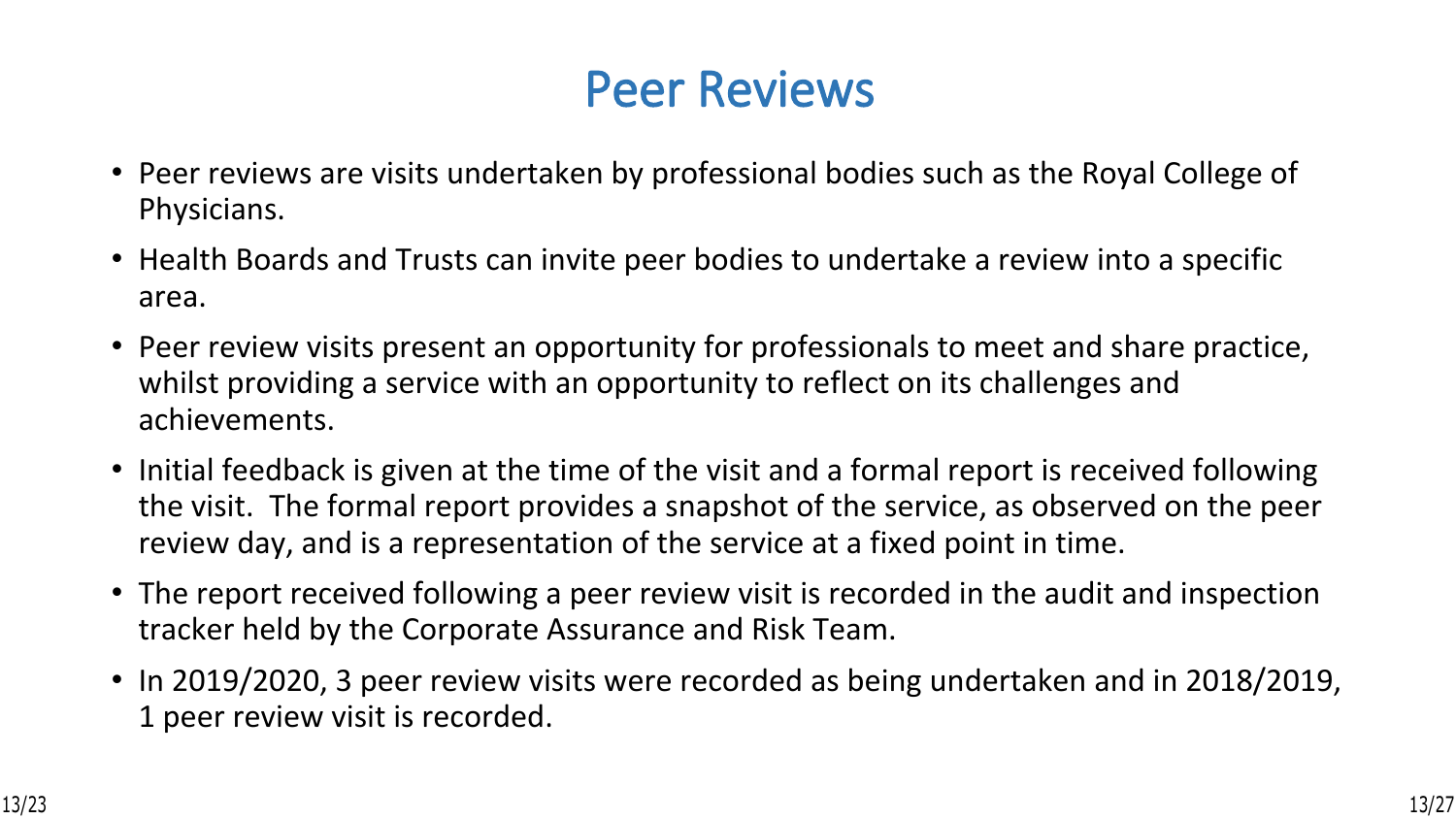## **Royal College of Physicians**

## **Review of Stroke Services Glangwili General Hospital**

- A peer review was undertaken by the Royal College of Physicians, in association with the British Association of Stroke Physicians (BASP) and the Stroke Association, on 26<sup>th</sup> January 2018.
- A number of areas for commendation were identified as well as areas for further work.
- The six areas for further work are recorded on audit and inspection tracker as being complete.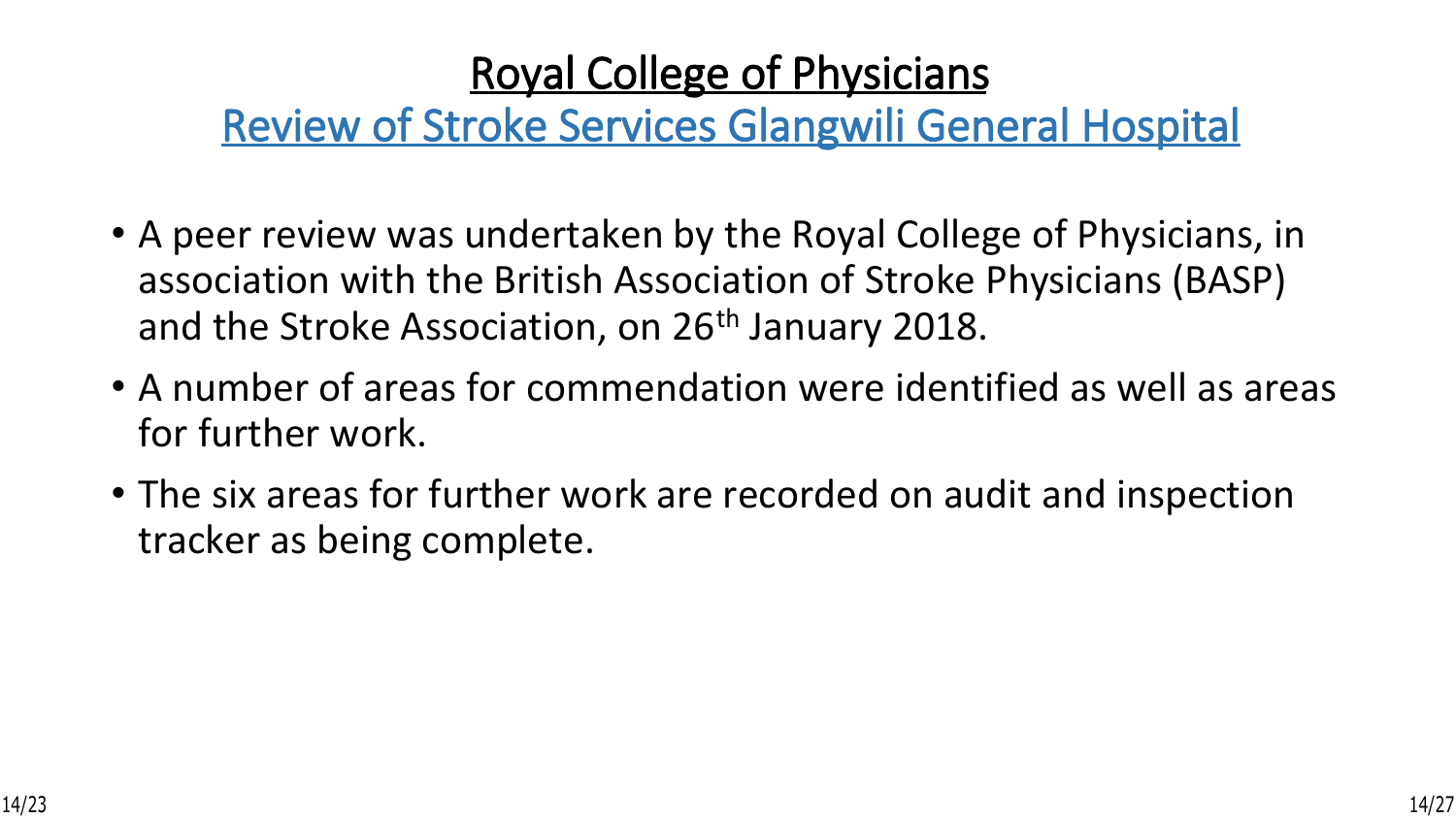## **Wales Neonatal Network**

### **Review of the Neonatal Unit at Glangwili General Hospital**

- A peer review was undertaken by the Wales Neonatal Network, on 27<sup>th</sup> June 2019.
- The Neonatal Unit at GGH was the first unit to be reviewed as part of the neonatal programme and submitted comprehensive self-assessment documentation supported by approximately 90 pieces of evidence
- A number of areas of good practice were identified as well as areas requiring improvement action.
- Eight of the ten areas requiring improvement action are recorded on audit and inspection tracker as being complete.
- The following areas are recorded as being open:
	- Lack of 24 hour neonatal transfer service this is a national issue that is being progressed by the Wales Neonatal Network
	- Increasing the number of registered nurses who are accredited post registration qualification in specialised neonatal care - due to the nature and length of available neonatal training programmes, the training of a further 6 WTE staff will not be completed until December 2023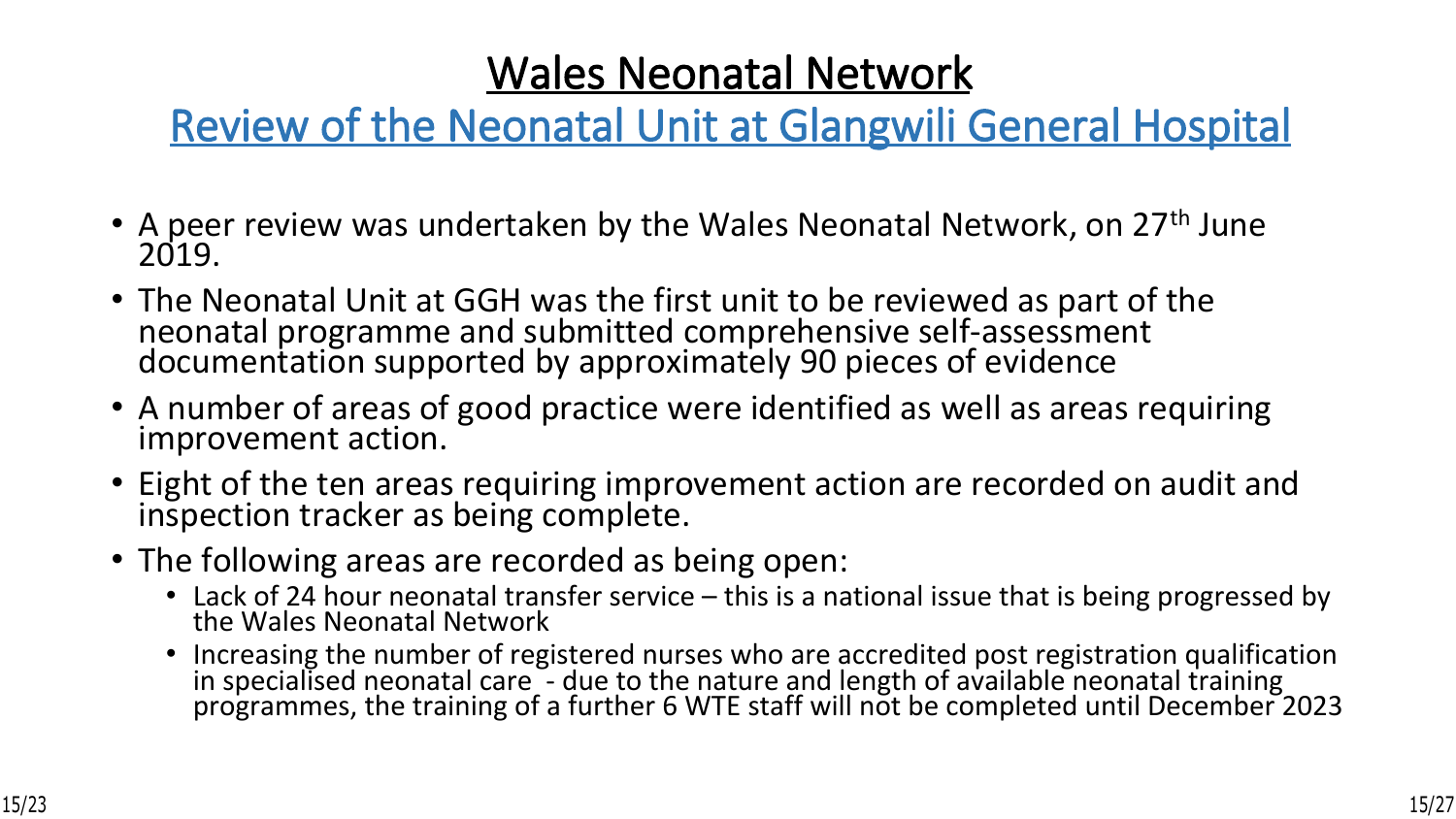## **Royal College of Physicians (Cymru)**

**Review visit to Ysbyty Bronglais: Follow up report**

- A peer review was undertaken by RCP Cymru Wales, on 5<sup>th</sup> August 2019.
- The Neonatal Unit at GGH was the first unit to be reviewed as part of the neonatal programme and submitted comprehensive self-assessment documentation supported by approximately 90 pieces of evidence
- A number of areas for commendation were identified as well as areas for further work.
- There are ten areas for further work recorded on audit and inspection tracker. Six recommendations are reported as being open.
- Some recommendations still on hold due to COVID-19 and others are longer term as part of the BGH Clinical Strategy
- The report was received at the Effective Clinical Practice Sub-Committee in March 2020. An update report is to be presented to a forthcoming Effective Clinical Practice Panel.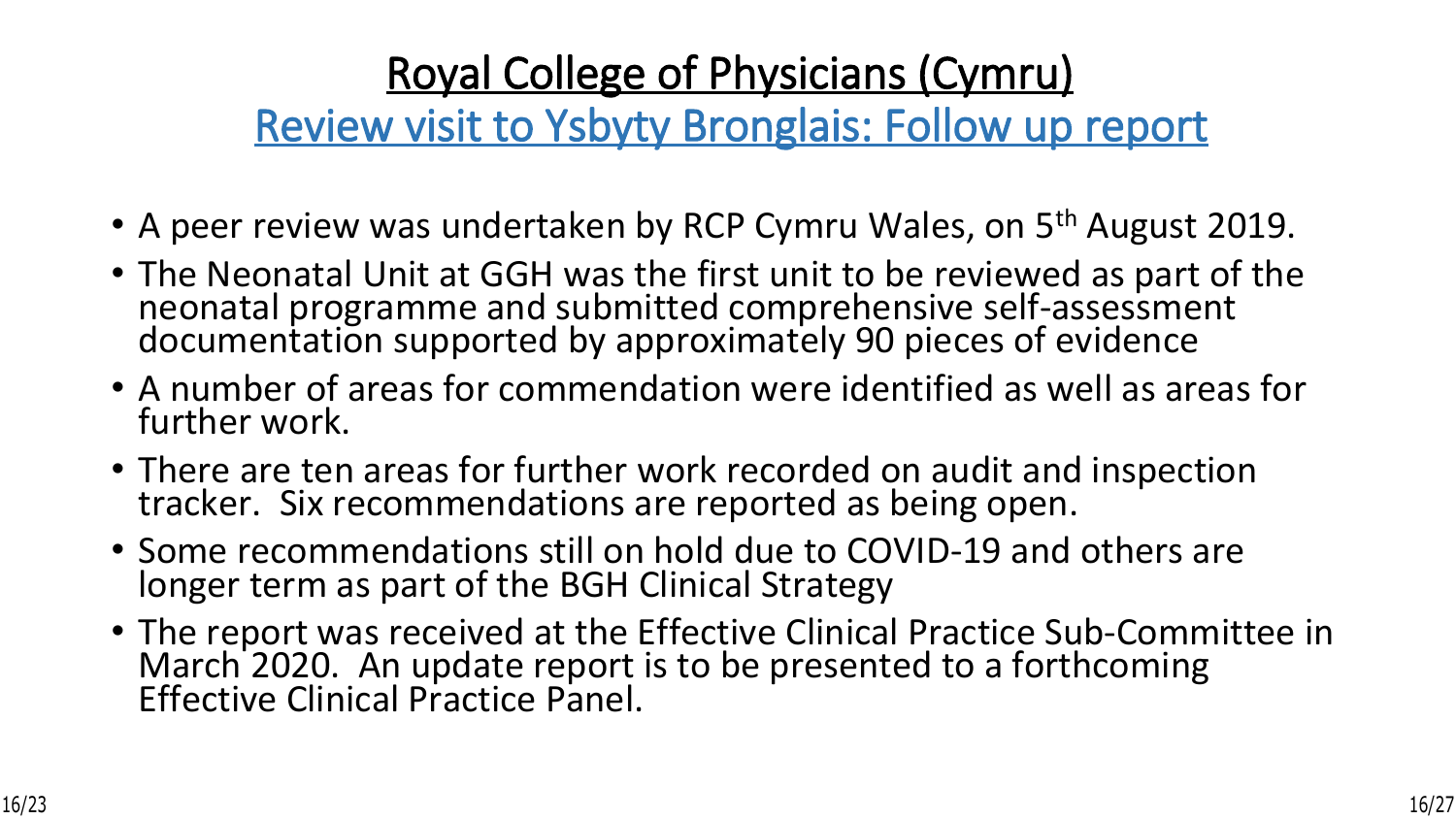### **111 NHS Wales Peer Review Group**

**Peer Review of Urgent Primary Care (Out of Hours) in Hywel Dda**

- A peer review was undertaken by the 111 NHS Wales Peer Review Group, on 22nd to 23rd October 2019.
- Overall, the Peer Review Team were really pleased with the progress made against a number of key actions identified from the last visit.
- "Some significant challenges still remain however the resilience and commitment of staff in delivering high quality clinical care was very commendable and encouraging for the future."
- There are fourteen areas for further work recorded on audit and inspection tracker. Eleven areas are recorded as complete.
- The three recommendations that remain outstanding have a timescale of December 2021.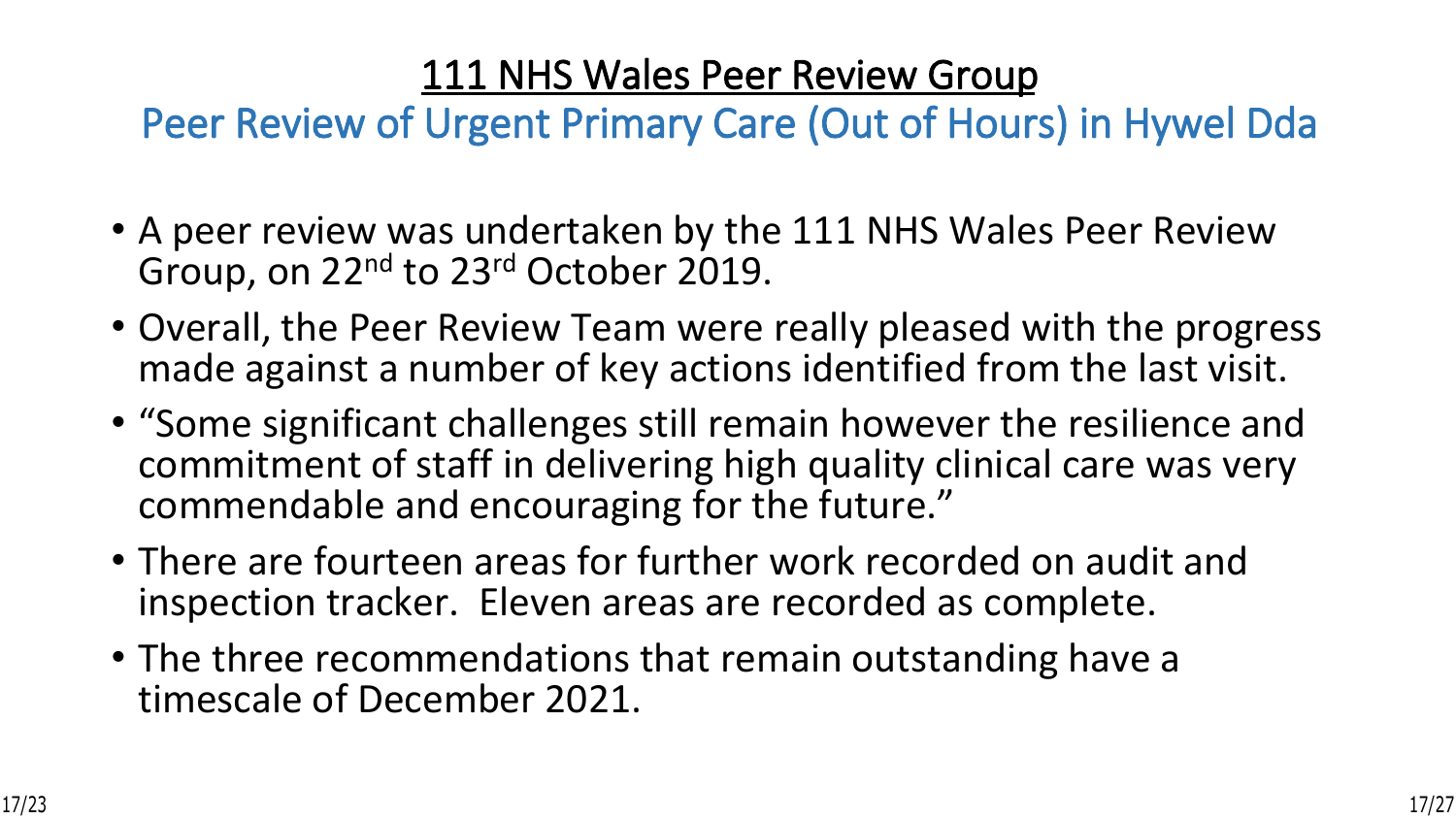## **Implementation of Welsh Health Circulars (WHCs)**

- This section provides QSEAC with progress in relation to the implementation of WHCs which come under its remit. The Committee is asked to receive assurance from the lead Executive/Director or Supporting Officer on the management of WHCs within their area of responsibility, particularly in respect of understanding when the WHC will be delivered, any barriers to delivery, impacts of non/late delivery and assurance that the risks associated with these are being managed effectively.
- This section includes the WHCs closed since August 2020, as well as those with a RAG rated status of red (i.e. not been implemented within stated timescales) and amber (i.e. not been implemented however are in progress).
- Attached in appendix 1 is an update in respect of the WHCs that fall under the remit of QSEAC.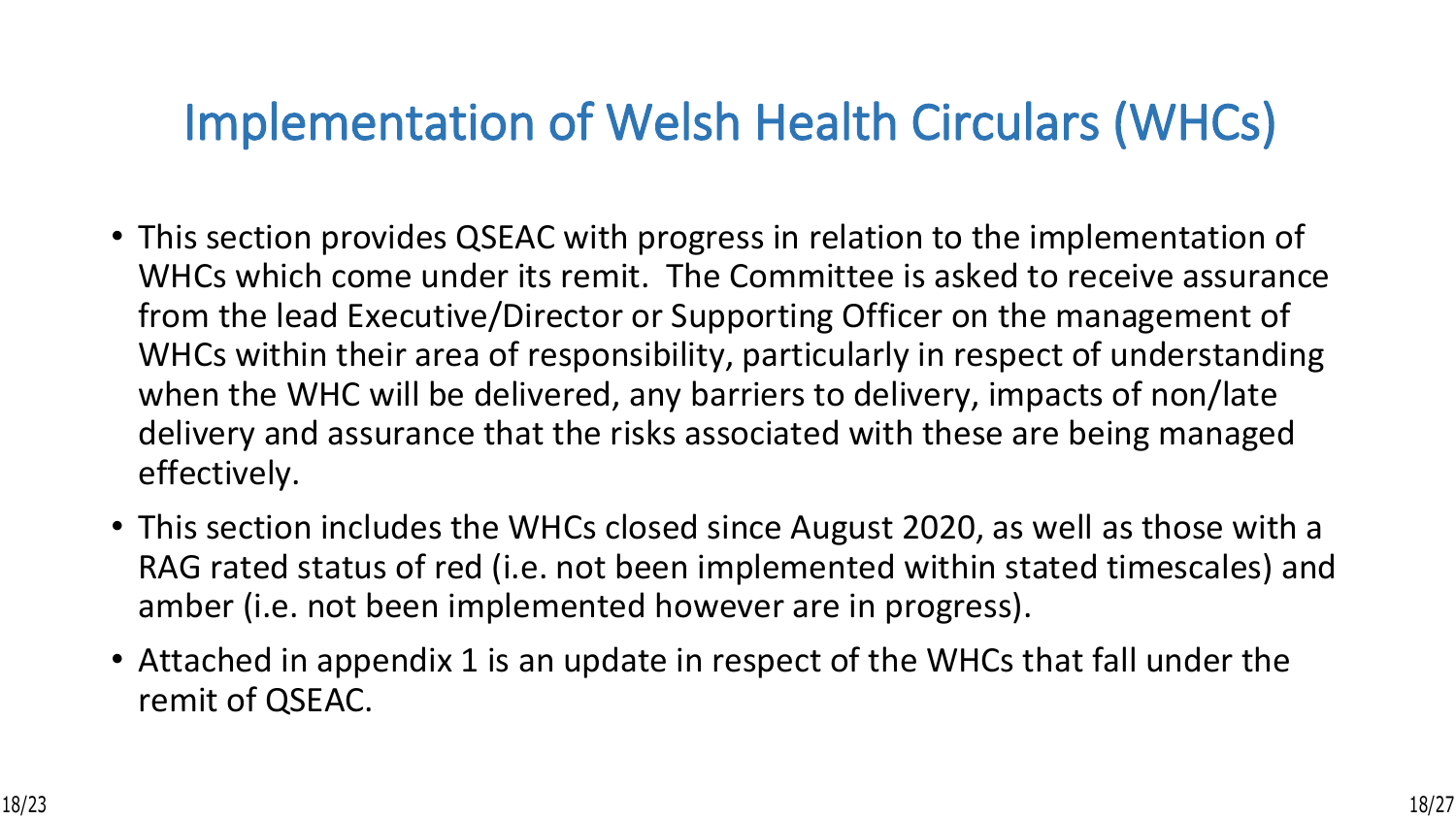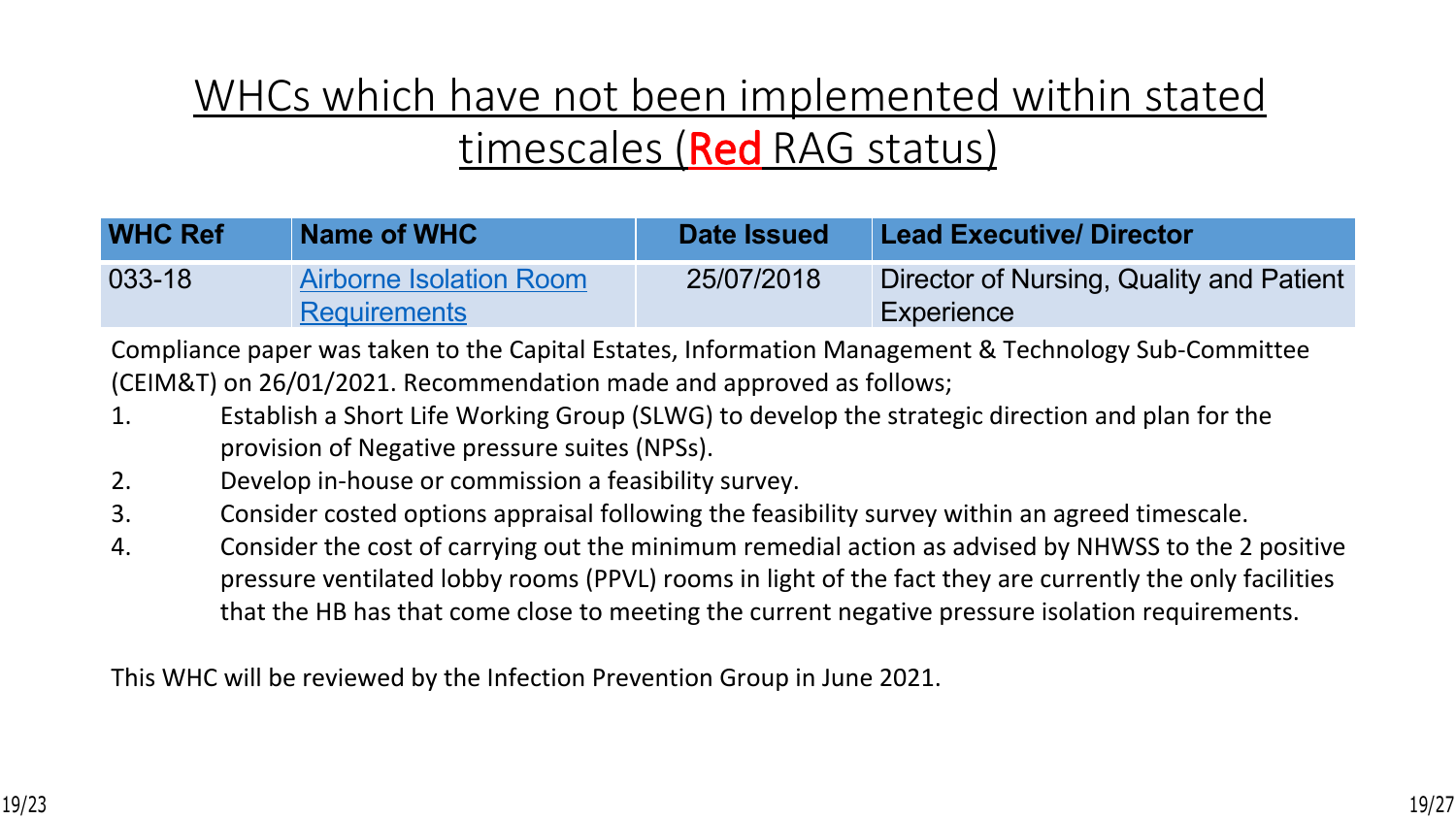| $\sigma_{\rm{max}}=1$ | $\mathbf{g}$<br>$\Omega$                                                  | $\mathbf{H}$ #<br>$#!$ .                                                                                                                                                                                                                                                                                               | & 2,<br>$\%$                                                             |
|-----------------------|---------------------------------------------------------------------------|------------------------------------------------------------------------------------------------------------------------------------------------------------------------------------------------------------------------------------------------------------------------------------------------------------------------|--------------------------------------------------------------------------|
| $-$ \$                | 0 <sub>2</sub><br>3<br>&<br>&                                             | 4.5#<br>#!<br>- S                                                                                                                                                                                                                                                                                                      | & $*$<br>$\overline{0}$<br>$\%$<br>$\mathbf{1}$                          |
| $\sim 100$            | 78<br>$\boldsymbol{\alpha}$<br>\$ 11<br>$\mathbf{8}$<br>$6\phantom{1}6$   | $#$ !#!                                                                                                                                                                                                                                                                                                                | $\%$<br>& 91<br>1/<br>$\therefore$ 0                                     |
| Τ.                    | $*1$<br>$\sim 100$                                                        | $.#$ \$#!                                                                                                                                                                                                                                                                                                              | %<br>& $*$<br># $%$<br>& $*$<br>$\overline{0}$                           |
|                       |                                                                           |                                                                                                                                                                                                                                                                                                                        | 9<br>4<br>4<br>$=$<br>$\prec$                                            |
|                       | $\mathbf{H}$<br>3<br>$\mathbf{g}$<br>$\overline{\mathbf{4}}$<br>$\leq$    | $!$ # >#!                                                                                                                                                                                                                                                                                                              | $\overline{\%}$<br>& $\overline{\ }$<br># $%$<br>& $*$<br>$\overline{0}$ |
|                       | $5\phantom{.0}$                                                           |                                                                                                                                                                                                                                                                                                                        | 9<br>4<br>4<br>$=$<br>$\lt$                                              |
| $\geq$                | $78 +$<br>8 <sub>1</sub>                                                  | $1$ $\frac{1}{2}$ $\frac{1}{2}$ $\frac{1}{2}$ $\frac{1}{2}$ $\frac{1}{2}$ $\frac{1}{2}$ $\frac{1}{2}$ $\frac{1}{2}$ $\frac{1}{2}$ $\frac{1}{2}$ $\frac{1}{2}$ $\frac{1}{2}$ $\frac{1}{2}$ $\frac{1}{2}$ $\frac{1}{2}$ $\frac{1}{2}$ $\frac{1}{2}$ $\frac{1}{2}$ $\frac{1}{2}$ $\frac{1}{2}$ $\frac{1}{2}$ $\frac{1}{2$ | $8*$<br>$\frac{9}{6}$<br>$\overline{0}$                                  |
| \$ >                  | 7 <sub>1</sub><br>$\prec$                                                 | $$$ # $"$ # !<br>$\geq$                                                                                                                                                                                                                                                                                                | & 91<br>$\%$<br>$\therefore$ 0<br>1/                                     |
| $! - \rightarrow$     | 8 <sup>1</sup><br>$\overline{7}$<br>$\star$                               | # $$$ #!<br>$\geq$                                                                                                                                                                                                                                                                                                     | $8 *$<br>%<br>$\overline{0}$                                             |
| $\frac{1}{2}$ >       | $\overline{4}$                                                            | $!8\#$ #! >                                                                                                                                                                                                                                                                                                            | $\star$<br>%<br>8'<br>$+$ ,                                              |
| $\frac{1}{2}$ >       | 3 <sup>1</sup><br>$\boldsymbol{\alpha}$<br>$\overline{A}$<br>$\leq$       | $!$ # > # ! >                                                                                                                                                                                                                                                                                                          | & *<br>& $*$<br>%<br># $%$<br>$\overline{0}$                             |
|                       | 5<br>$\boldsymbol{\alpha}$<br>&                                           | $=$                                                                                                                                                                                                                                                                                                                    | 9<br>4<br>4<br>$\prec$<br>$=$                                            |
| $\mathbf{H}$          | & %<br>$\Delta$                                                           | $#$ > #!!                                                                                                                                                                                                                                                                                                              | %<br>& 91<br>$\therefore$ 0<br>1 /                                       |
| $-1$                  | $\star$<br>$+ 2$<br>$*$ 17<br>$\overline{\mathbf{4}}$<br>$\blacktriangle$ | $! > # > #!$ !                                                                                                                                                                                                                                                                                                         | & $*$<br>%<br>$\Omega$                                                   |
| $\mathbf{u}$          | $\frac{1}{2}$<br>$1 < 8$ 2/42*<br>$*2 < 4@2' / 'A < 1$                    | $-#$ >#!!                                                                                                                                                                                                                                                                                                              | & $*$<br>$\%$<br>$\overline{4}$<br>$\overline{4}$<br> 9<br>$\leq$        |
| $\mathbf{I}$          | $\star$<br>$\leq$                                                         | $#$ #!!                                                                                                                                                                                                                                                                                                                | & $*$<br>$\%$<br>$\overline{4}$<br>$\overline{4}$<br> 9<br>$\leq$        |
| $-1$                  | $\alpha$<br>B<br>$\overline{2}$<br>$\mathbf{g}$<br>$\pm 1$ $\pm 1$        | $>$ # !#!!                                                                                                                                                                                                                                                                                                             | $8*$<br>%<br>$\overline{0}$<br>$\mathbf{1}$                              |
| $$ \cdot$ !           | $\star$<br>91<br>: 91 . 7 8.<br>41                                        | #A#!                                                                                                                                                                                                                                                                                                                   | & $*$<br>$\overline{0}$<br>%                                             |
|                       | $8 - 1$<br>. 1<br>$+$                                                     |                                                                                                                                                                                                                                                                                                                        |                                                                          |

 $\mathcal{L}_{\mathcal{A}}$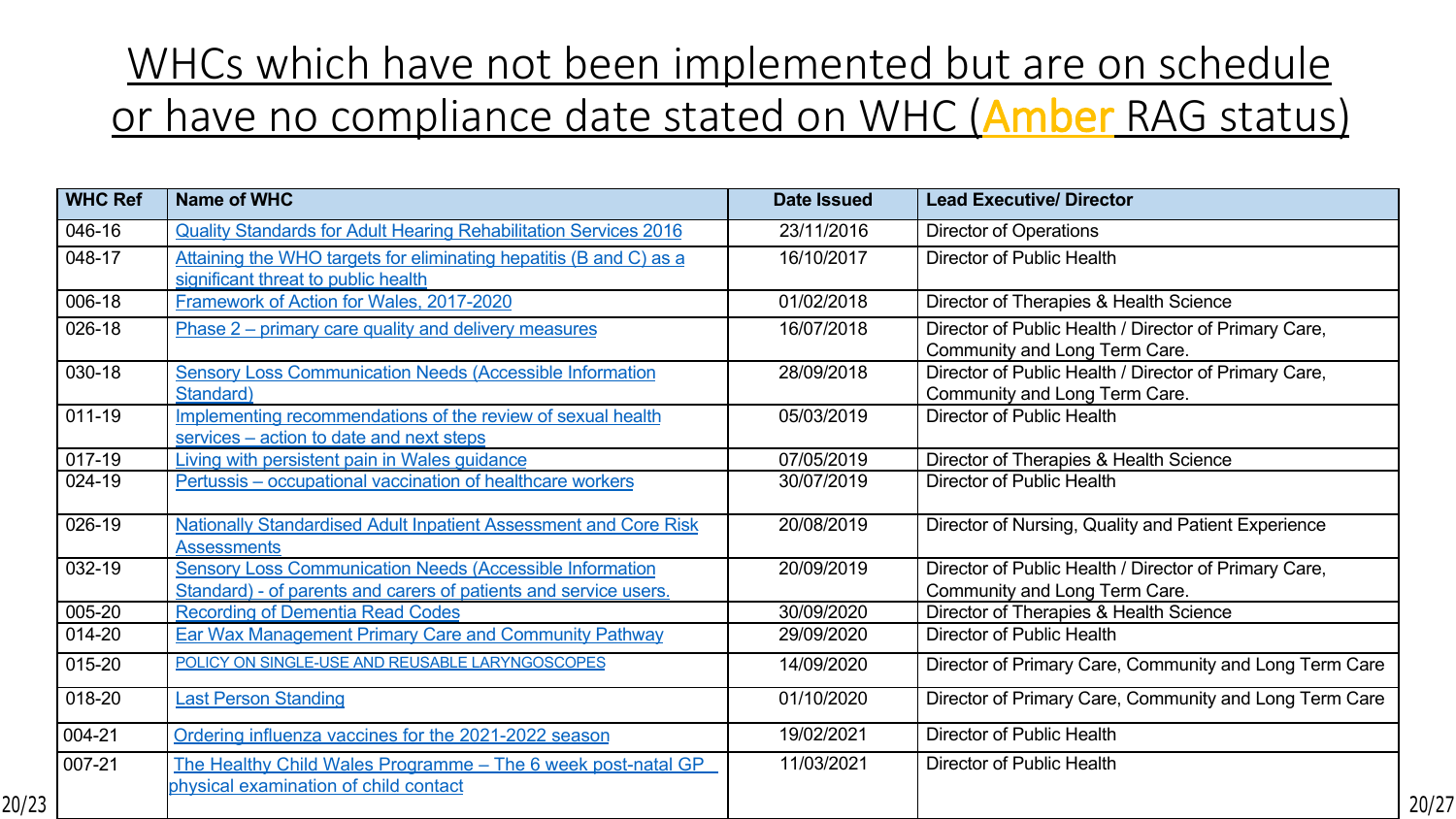| $\updownarrow$              | $\star$<br>$\alpha$<br>84<br>$\mathsf{A}$<br>$\overline{4}$<br>$\overline{?}$<br>$34*5$<br>2 <sub>1</sub><br>$\%$<br>$3? \% / 25$<br>2 <sup>1</sup> | $#$ !#!                        | $\%$<br>8'<br>$\star$<br>$+$ ,                              |
|-----------------------------|-----------------------------------------------------------------------------------------------------------------------------------------------------|--------------------------------|-------------------------------------------------------------|
| $-$ \$                      | $8^{*}$<br>& 4<br>$\star$<br>$1 \quad 2$<br>9<br>0 7 C                                                                                              | $3 * 2495$ # $\frac{4}{10}$ \$ | %<br>& 91<br>$\therefore$ 0<br>1 /<br>$\mathbf{r}$          |
| $\geq$                      | $3\quad 45 \quad * \quad 17$<br>$\overline{4}$                                                                                                      | . # . #! >                     | %<br>& 91<br>$\therefore$ 0<br>1/<br>$\sim$ $\sim$          |
| \$ >                        | $\mathbf{g}$<br>B<br>$\mathbf{g}$<br>-14                                                                                                            | $!$ # #! >                     | & $*$<br>$\%$<br>$\overline{0}$                             |
| $\mathcal{L}^{\mathcal{A}}$ | $1*2'1$ : 42'9 ' 9 2' 26 ?? ' / 9 2'<br>$42D%$ ><br>$*$ 2A ?? /                                                                                     | $!$ # $"$ # !!                 | & $*$<br>$\%$<br>$\overline{0}$<br>$\overline{1}$           |
| $\mathbb{R}$                | $\alpha$<br>& &<br>$1 - 1$<br>$42D%$ >                                                                                                              | $# - # !$                      | & $*$<br>%<br>$\overline{4}$<br>(4)<br>$\prec$              |
| $>$ !                       | 91<br>$\mathbf{\alpha}$<br>$\star$<br>$\mathsf B$<br>$\mathbf{1}$ and $\mathbf{1}$ and $\mathbf{1}$                                                 | $!$ # $"$ # !!                 | & $*$<br>$\%$<br>$\Omega$<br>$\overline{1}$                 |
| $\pm$                       | & 42D % ><br>$\overline{4}$<br>$\overline{4}$                                                                                                       | $-#$ #!!                       | & $*$<br>$\%$<br>$\overline{4}$<br>$^{\prime}$ 4<br>$\prec$ |
| $\mathbf{I}$                | B<br>91<br>$\mathbf{g}$                                                                                                                             | $-#$ #!!                       | & *<br>$\%$<br>$\overline{0}$                               |
| $>$ !                       | $\mathbf{a}$<br>$'$ 0 / 0<br>9<br>$+$ ,<br>8&<br>&                                                                                                  | $#$ #!!<br>$>$ ,               | 8 <sub>1</sub><br>$\therefore$ 2%<br>%<br>8 &               |
| $\mathbf{1}$                | & ?<br>$\therefore$ 4<br>$\mathbf{g}$<br>$+$                                                                                                        | 9!# 1 #!                       | & $*$<br>$\%$<br>$\overline{4}$<br>(4)<br>$\leq$            |
| $1 - 1$                     | $& 42D \% >$<br>$1 \quad 4 \quad$<br>$31$ .<br>$\overline{4}$                                                                                       | ! 5 #  !  # !  !               | & $*$<br>%<br>4(4)<br>$\prec$                               |
| $\mathbb{R}$                | 17 E                                                                                                                                                | $-#$ #!!                       | $\%$<br>2,                                                  |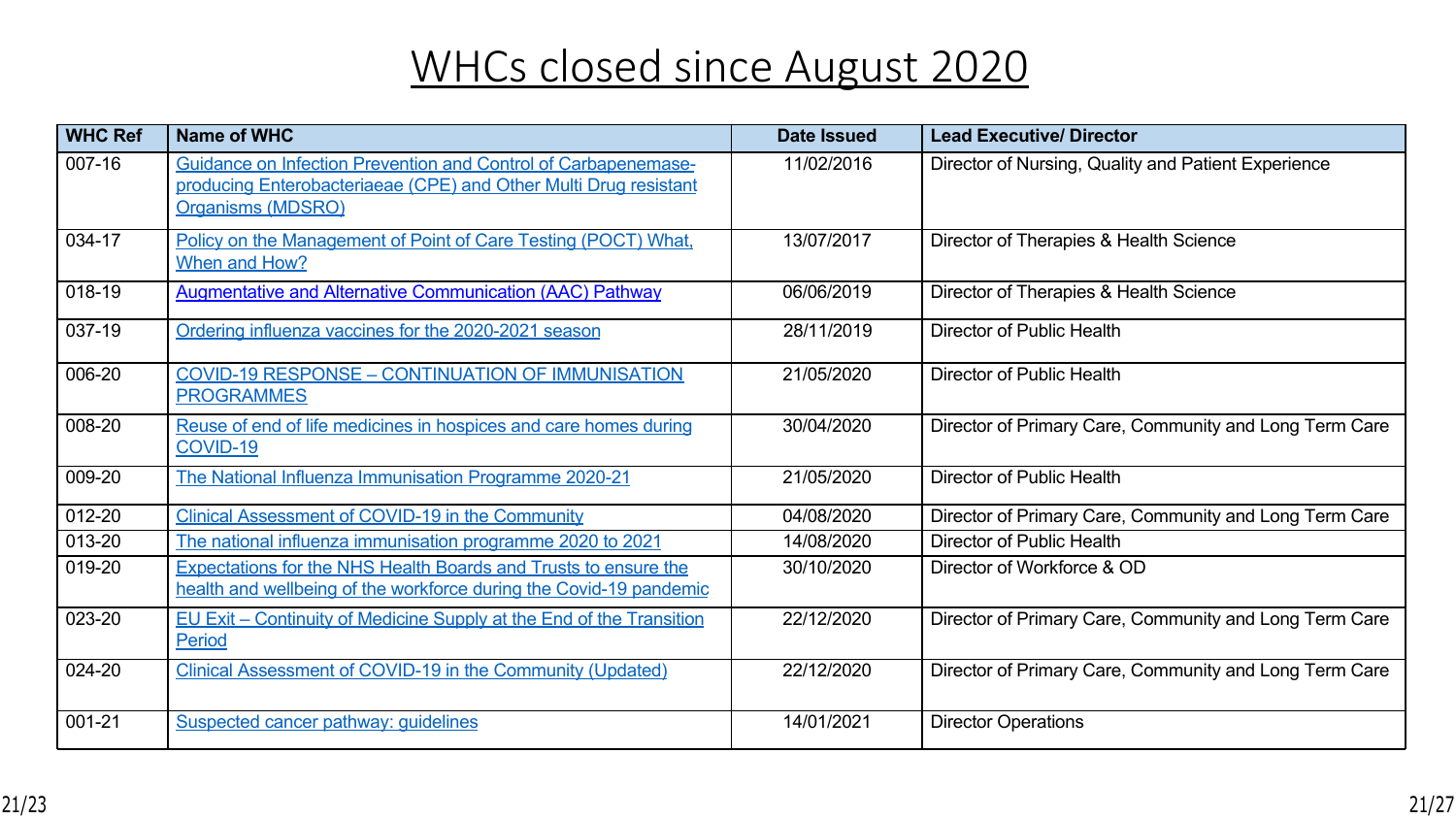## **Risks and Mitigation**

#### • **HIW**

- All correspondence relating to HIW activity is logged on receipt and a process is in place for coordinating and quality checking responses to HIW requests by the required deadlines.
- Recommendations from immediate assurance plans and final reports are logged on the central tracker and progress requested from services by the Risk and Assurance Team on a bi-monthly basis.
- HIW activity will form part of the new quality governance arrangements within Directorates going forward.

#### • **Peer Reviews**

- Peer reviews are recorded on the Corporate Risk and Assurance Teams Audit and Inspection Tracker. The Team request updates from the "owning" team on progress against actions.
- For each report received, an appropriate Committee, Sub-Committee or Group should receive a summary of the report and the planned action to address the recommendations.
- The process for peer reviews will be clarified with directorates and specialities within the Health Board.

#### • **Welsh Health Circulars**

- All WHCs logged on receipt into the UHB and sent to appropriate Executive Lead for action.
- WHCs included in the bi-monthly reports sent to services by assurance & risk team.
- WHCs that cannot be implemented are risk assessed.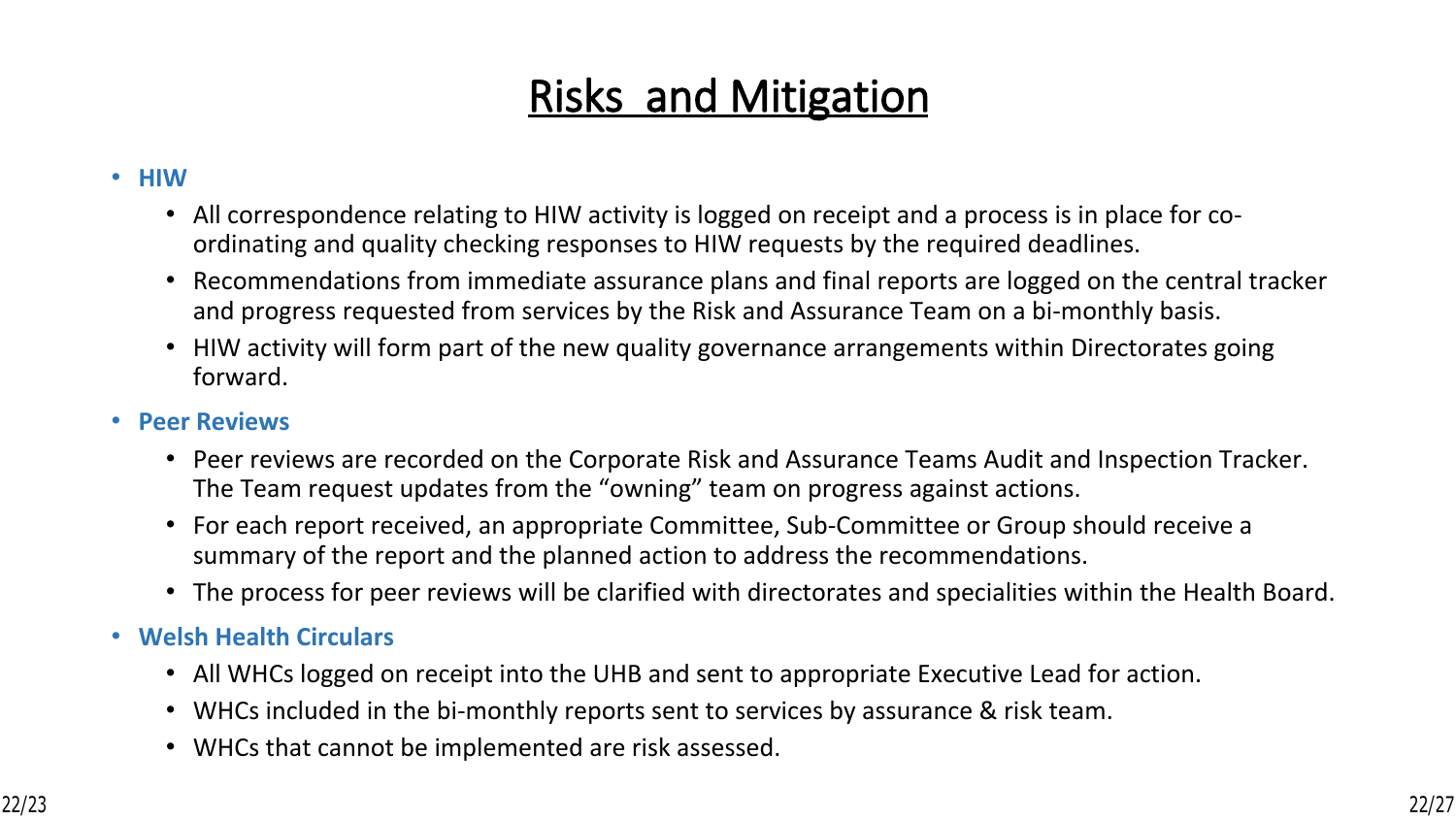### **Recommendation**

The Quality, Safety and Experience Assurance Committee is asked to

• Take assurance from the Quality and Safety Assurance Report that processes are in place to review and monitor patient experience highlighted through incident reporting, complaints and other feedback mechanisms.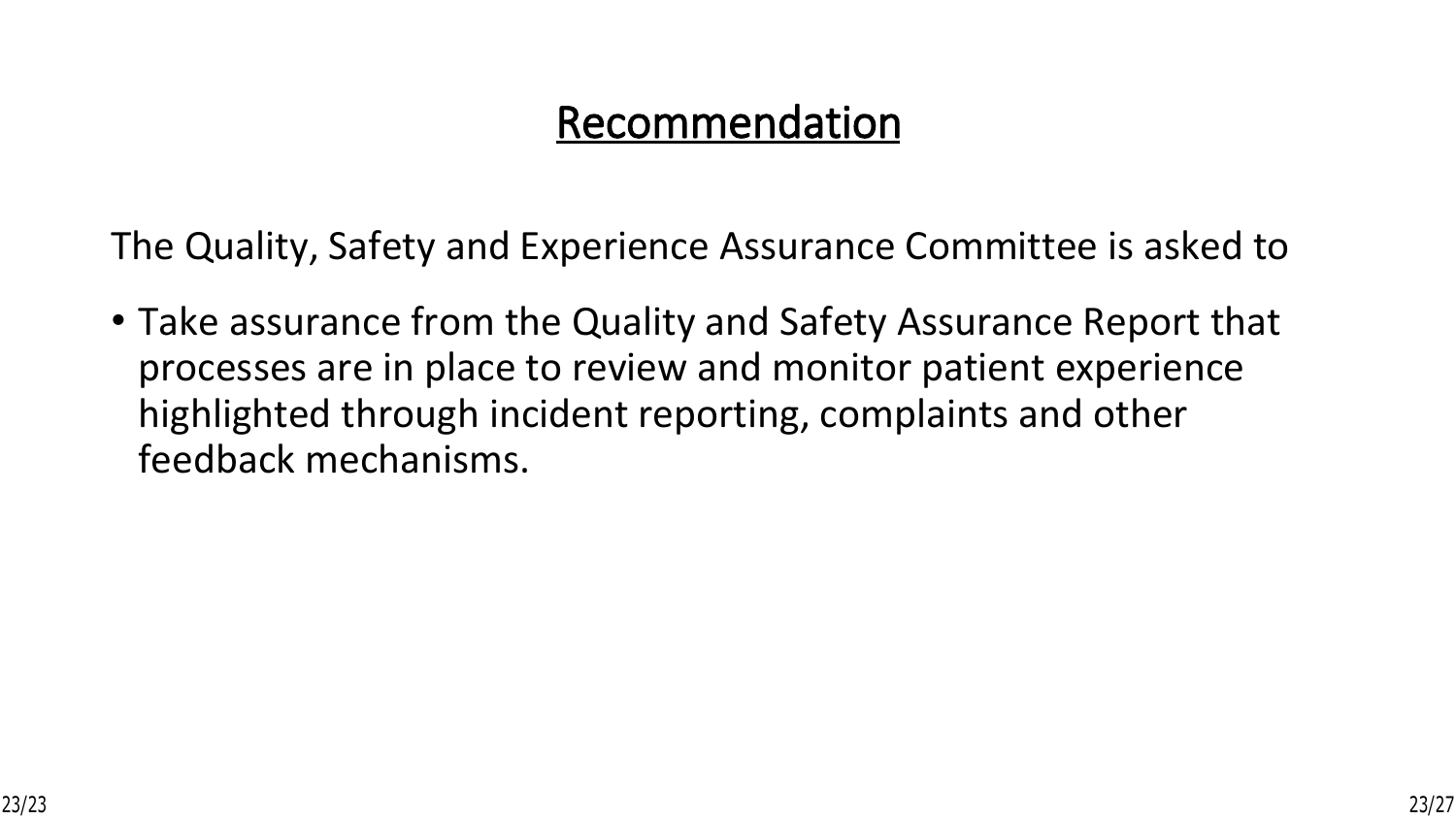| <b>WHC No</b> | Name of WHC                                                                                                                | <b>Date Issued</b> | <b>Overarching Actions Required</b>                                                                                                                                                                                                                                                                                                                                            | Lead<br>Executive                                                    | Supporting<br>Officer | Date of<br>Expiry /<br>Review | Action<br>required<br>from | Action<br>required by                                         | 7 K - Dening<br>Schedule / A<br>ಿ | <b>Progress update</b>                                                                                                                                                                                                                                                                                                                                                                                                                                                                                                                                                                                                                                                                                                                                                                                                                                                                                                                                                                                                                                                                                                                                                                                                                                                                                                                                                                                                                                                                                                                                                                                                                                                                                                                                                                                                                                                                                                                                                                                                                                                                                                                                                                                                                                                                                                                                                                                                  |
|---------------|----------------------------------------------------------------------------------------------------------------------------|--------------------|--------------------------------------------------------------------------------------------------------------------------------------------------------------------------------------------------------------------------------------------------------------------------------------------------------------------------------------------------------------------------------|----------------------------------------------------------------------|-----------------------|-------------------------------|----------------------------|---------------------------------------------------------------|-----------------------------------|-------------------------------------------------------------------------------------------------------------------------------------------------------------------------------------------------------------------------------------------------------------------------------------------------------------------------------------------------------------------------------------------------------------------------------------------------------------------------------------------------------------------------------------------------------------------------------------------------------------------------------------------------------------------------------------------------------------------------------------------------------------------------------------------------------------------------------------------------------------------------------------------------------------------------------------------------------------------------------------------------------------------------------------------------------------------------------------------------------------------------------------------------------------------------------------------------------------------------------------------------------------------------------------------------------------------------------------------------------------------------------------------------------------------------------------------------------------------------------------------------------------------------------------------------------------------------------------------------------------------------------------------------------------------------------------------------------------------------------------------------------------------------------------------------------------------------------------------------------------------------------------------------------------------------------------------------------------------------------------------------------------------------------------------------------------------------------------------------------------------------------------------------------------------------------------------------------------------------------------------------------------------------------------------------------------------------------------------------------------------------------------------------------------------------|
| 046-16        | Quality Standards for Adult<br>Hearing Rehabilitation<br>Services 2016                                                     | 23.11.2016         | Implementation of revised Quality<br>Standards for Adult Hearing<br>Rehabilitation Standards and<br>Assessment and Audit Tool 2016 which<br>replace all earlier versions                                                                                                                                                                                                       | of Operations<br>Director                                            | Deans<br>Jane         | ≸                             | provided<br>$\frac{5}{2}$  | 2019<br>-<br>sment<br>Rea                                     | Amber                             | 03/03/2021- An action plan has been implemented to address areas that the service scored either a 0 or a 1 for.<br>Actions required in the following areas have been implemented:<br>Accessing the service,<br>Communicating with patients<br>Implementing an Individual management Plan - except 5.d.3<br>Skills / Expertise<br>The following areas have actions that are outstanding:<br>Clinical Effectiveness,<br>Collaborative working<br>Service improvement.<br>For standard 5.b.3 (Where identified and agreed in the IMP that bilateral aids will best meet the patient's need, 2 aids are offered<br>and patients are supported to make an informed choice) the previous SBAR has been rewritten and submitted to Scheduled Care<br>regarding the lack of funding of bilateral hearing aids but this has yet to be resolved. The lack of funding to provide bilateral hearing<br>aid for all clinically eligible patients is documented in risk no. 900 and has a current risk score 12 (High)). This risk is reviewed<br>every other month.                                                                                                                                                                                                                                                                                                                                                                                                                                                                                                                                                                                                                                                                                                                                                                                                                                                                                                                                                                                                                                                                                                                                                                                                                                                                                                                                                                  |
| 048-17        | Attaining the WHO targets for 16.10.2017<br>eliminating hepatitis (B and C)<br>as a significant threat to public<br>health |                    | Attain WHO target is a 90% reduction in<br>incidence and 65% reduction in mortality<br>due to hepatitis B & C by 2030 through 3<br>key measures. These elimination<br>requirements should be included in<br>integrated medium term plans and will be<br>monitored through Joint Executive Team<br>meetings where health boards will be<br>expected to report back on progress. | Health<br>Public<br>$\overline{\sigma}$<br>rector<br>ō               | Michael Thomas<br>ð   | ≸                             | Not provided               | No date given (however)<br>progress monitored through<br>JET) | Amber                             | Progress in relation to the Welsh Health Circular 'Attaining the WHO targets for eliminating hepatitis (B and C) as a significant<br>threat to public health' has been undertaken at an all Wales level with the All Wales Implementation Group to ensure a consistent<br>approach across all health board areas. Leadership has been provided through Public Health Wales chairing the Group and<br>collaboration with key stakeholders including local clinicians.<br>01/03/2021 Update provided by Supporting Officer. Progress undertaken to eliminate Hep B & C through engagement. All Wales<br>work is being led by the professional Lead for Health Protection PHW. A lead clinician has been assigned to work on engagement<br>locally, to ensure the patient needs are addressed. National meetings have been postponed recently due to the COVID-19<br>response although progress has been undertaken where possible at a local level.                                                                                                                                                                                                                                                                                                                                                                                                                                                                                                                                                                                                                                                                                                                                                                                                                                                                                                                                                                                                                                                                                                                                                                                                                                                                                                                                                                                                                                                                       |
| 006-18        | Framework of Action for<br>Wales, 2017-2020                                                                                | 01.02.2018         | Integrated framework of care and support<br>for people who are D/deaf or living with<br>hearing loss.                                                                                                                                                                                                                                                                          | Science<br>Health <sup>3</sup><br>ಜ<br>Therapies<br>৳<br>Director    | Lew<br>Caroline       | 2020                          | Not provided               | Ongoing                                                       | Amber                             | 03/03/2021- The Tinnitus Direct Access Pathway should commence in April 2021 as the 'Dual Purpose' room building work is<br>scheduled to be completed on 26/03/2021. Four Band 6 staff have now completed M-level tinnitus training. The Tinnitus Team are<br>conducting both virtual and face to face tinnitus appointments.<br>Recruitment/staffing -<br>• The Band 4 Fast Track student is in post and is quickly becoming able to perform basic appointments to support the qualified B4<br>and B5 staff in the adult service in Carmarthenshire.<br>Staff changes within the Paediatric Service, due to Retire & Return, has enabled an existing Band 6 Audiologist to be upgraded<br>on a 2 yr fixed term contract (22hrs) to a Band 7 post to back fill.<br>A Band 5 (2yr fixed term contract) Audiologist is at the final stages of the recruitment process.<br>• The proposed creation of a 1wte role of 'Audiology Support Assistant' (ideally 2 x part time posts) to assist with testing young<br>children has not yet been implemented. A service needs review is being performed to assess if this money would be better spent<br>employing a Band 5 Audiologist to further support the service in Ceredigion.<br>Facilities-<br>Since the pandemic no further involvement has been had relating to the Cross Hands Community Hub although it has been<br>confirmed that Audiology will have 2 rooms at this site.<br>• There has been no communication regarding the Llanelli Wellness Village.<br>One of the test rooms at Prince Philip Hospital has been damaged due to a water leak and will required refurbishment.<br>Procurement and the Welsh Heads of Audiology have agreed an 'All Wales' procurement set up to allow service to have the best<br>value for monev.<br>Patient flow -<br>There continues to be a significant drop-off in the number of new GP referrals received by Audiology during the pandemic.<br>Comparing February 2020 with February 2021 indicated a 61% reduction in referrals received by the department.<br>Audiology services were required to be suspended twice during COVID-19 and there are currently 181 adult patients breaching<br>their referral to treatment time requirements.<br>The service in involved in developing wax management processes to ensure that the health board is compliant with the recent<br>Welsh Health Circular on wax management. |
| 026-18        | Phase 2 - primary care quality 16.07.2018<br>and delivery measures                                                         |                    | From this financial year (2018-19), health<br>boards, through their clusters.<br>should use their performance against<br>these measures to inform all plans<br>to adopt and adapt the transformational<br>model for primary and<br>community care and monitor the impact<br>of these plans on the cluster<br>population's health and wellbeing.                                | Care,<br>Term<br>Care<br>Director of Primary (<br>Community and Long | Rhian Bonc            | Ongoing                       | <b>Vot</b> provided        | Ongoing                                                       | Amber                             | Assistant Director of Primary Care has suggested to the Assistant Director of Nursing Assurance & Safeguarding that the primary<br>care quality and delivery measures should be used as part of the quality indicators within the new dashboard currently being<br>established.<br>Heads of Primary Care (HOPC) have collated and supplied the information back on phase 1 measures to the Directors of Primary<br>and Community Care (DPCC). Phase 2a is reported on. Awaiting national update on Phase 2b from HOPC. National work is<br>currently suspended due to COVID-19.<br>30/03/2021- No update received for March 2021 report.                                                                                                                                                                                                                                                                                                                                                                                                                                                                                                                                                                                                                                                                                                                                                                                                                                                                                                                                                                                                                                                                                                                                                                                                                                                                                                                                                                                                                                                                                                                                                                                                                                                                                                                                                                                |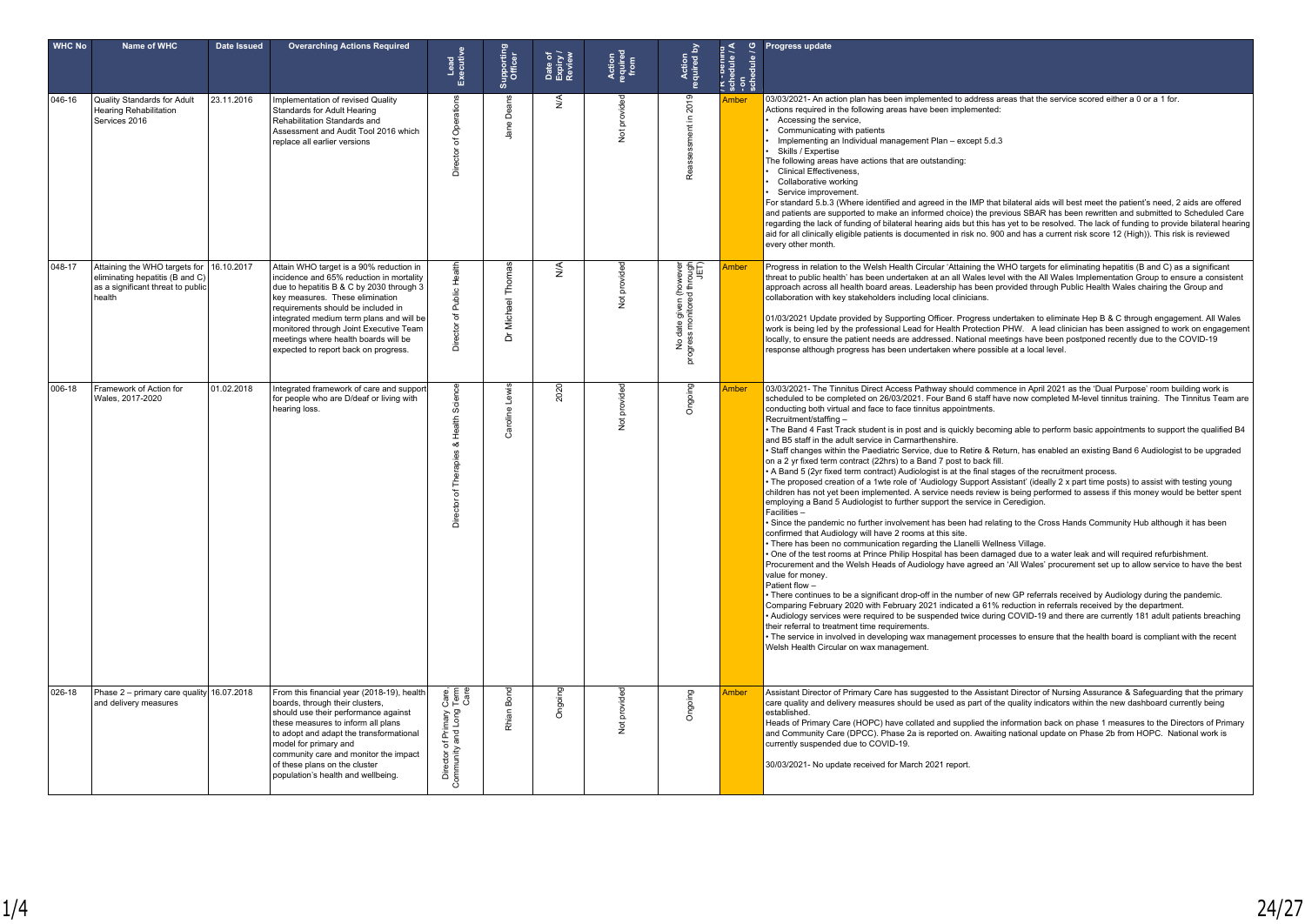| <b>WHC No</b> | Name of WHC                                                                                                      | Date Issued | <b>Overarching Actions Required</b>                                                                                                                                                                                                                                                                                                                                                                                                                                                                                                                                                       | Lead<br>Executive                                                                                                                                      | Supporting<br>Officer | Date of<br>Expiry /<br>Review | Action<br>required<br>from   | Action<br>required by                                                                                                                        | 7 K - Dening<br>Schedule / A<br>- On<br>Schedule / G | Progress update                                                                                                                                                                                                                                                                                                                                                                                                                                                                                                                                                                                                                                                                                                                                                                                                                                                                                                                                                                                                                                                                                                                                                                                                                                                                                                                                                                                                                                                                                                                                                                                                                                                                                                                                                                                                                                                                                                                                                                                                                                                                                                                                                                                                                                                                                                 |
|---------------|------------------------------------------------------------------------------------------------------------------|-------------|-------------------------------------------------------------------------------------------------------------------------------------------------------------------------------------------------------------------------------------------------------------------------------------------------------------------------------------------------------------------------------------------------------------------------------------------------------------------------------------------------------------------------------------------------------------------------------------------|--------------------------------------------------------------------------------------------------------------------------------------------------------|-----------------------|-------------------------------|------------------------------|----------------------------------------------------------------------------------------------------------------------------------------------|------------------------------------------------------|-----------------------------------------------------------------------------------------------------------------------------------------------------------------------------------------------------------------------------------------------------------------------------------------------------------------------------------------------------------------------------------------------------------------------------------------------------------------------------------------------------------------------------------------------------------------------------------------------------------------------------------------------------------------------------------------------------------------------------------------------------------------------------------------------------------------------------------------------------------------------------------------------------------------------------------------------------------------------------------------------------------------------------------------------------------------------------------------------------------------------------------------------------------------------------------------------------------------------------------------------------------------------------------------------------------------------------------------------------------------------------------------------------------------------------------------------------------------------------------------------------------------------------------------------------------------------------------------------------------------------------------------------------------------------------------------------------------------------------------------------------------------------------------------------------------------------------------------------------------------------------------------------------------------------------------------------------------------------------------------------------------------------------------------------------------------------------------------------------------------------------------------------------------------------------------------------------------------------------------------------------------------------------------------------------------------|
| 033-18        | Airborne Isolation Room<br>Requirements                                                                          | 25.07.2018  | Working group's recommendations for<br>airborne isolation, and organisations are<br>expected to develop risk based plans to<br>meet these requirements. In some areas<br>this will require further investment and<br>this now needs to be quantified and will<br>need to be included in future IMTPs.                                                                                                                                                                                                                                                                                     | and<br>Fe<br>Quality<br>Experier<br>Nursing,<br>৳<br>sctor<br>ă                                                                                        | Daniel<br>Sharon      | $jul-19$                      | provided<br>$\frac{5}{2}$    | given<br>$\frac{5}{2}$                                                                                                                       |                                                      | 03/03/2021- Compliance paper was taken to the Capital Estates, Information Management & Technology Sub-Committee<br>(CEIM&T) on 26/01/2021. Recommendation made and approved as follows:<br>1. Establish a Short Life Working Group (SLWG) to develop the strategic direction and plan for the provision of Negative<br>pressure suites (NPSs).<br>2. Develop in-house or commission a feasibility survey.<br>Consider costed options appraisal following the feasibility survey within an agreed timescale.<br>4. Consider the cost of carrying out the minimum remedial action as advised by NHWSS to the 2 positive pressure ventilated<br>lobby rooms (PPVL) rooms in light of the fact they are currently the only facilities that the HB has that come close to meeting the<br>current negative pressure isolation requirements.<br>This WHC will be reviewed by the Infection Prevention Group in June 2021.                                                                                                                                                                                                                                                                                                                                                                                                                                                                                                                                                                                                                                                                                                                                                                                                                                                                                                                                                                                                                                                                                                                                                                                                                                                                                                                                                                                             |
| 030-18        | Sensory Loss Communication 28.09.2018<br>Needs (Accessible<br>Information Standard)                              |             | All relevant staff must be made aware of<br>their responsibilities for recording such<br>information in order to support individuals<br>with information and/or communication<br>needs, which are related to or caused by<br>sensory loss, where those individuals are<br>within the scope outlined in this<br>document with immediate effect.<br>.All systems in procurement, or for future<br>procurement, MUST comply with this<br>Standard with immediate effect.<br>.All relevant actions must be taken in<br>order to comply with the Implementation<br>Plan with immediate effect. | unity<br>Care.<br>Comm<br>Term<br>Care,<br>Long<br>$\sum_{n=1}^{\infty}$<br>՟<br>৳<br>Director<br>Health<br>Public<br>$\rm \breve{\sigma}$<br>Director | Bond<br>Rhian         | ⋚                             | provided<br>Not <sub>1</sub> | Immediately                                                                                                                                  | Amber                                                | Assistant Director of Primary Care will progress the action for this in view of Primary Care detail, but Director of Partnerships and<br>Corporate Services retains responsibility for Sensory Loss more broadly. Practices have the facility to record information on<br>communication needs etc. on their GP clinical systems but feedback from the 3 Counties Practice managers/Health Board meeting<br>is that patients have found the questionnaire too complicated and few have been completed. The Corporate Team have delivered<br>sensory loss awareness training for staff across the UHB including primary care during November 2019 Sensory Loss Awareness<br>Month. The Corporate Team are working on a project of an on-line interpretation service which is hoping to be piloted with a<br>Primary Care Cluster.<br>Strategic Partnership and Inclusion Manager confirmed in March 2021 as from her perspective there haven't been any further<br>actions that have been specific to the WHCs but, due to current COVID-19 restrictions, there has been the following online activity<br>and training that has been arranged:<br>For Sensory Loss Awareness Month (Nov 2020) there was a range of communications and social media posts, including<br>information on the difficulties of social distancing for people who are blind and a video providing an overview of the All Wales<br>Standards for Accessible Communication and Information for People with Sensory Loss (which includes the need to record and<br>share patient communication and information needs). We also promoted completion of the NHS Wales sensory loss e-learning<br>module.<br>Sensory Loss and Deaf culture awareness sessions delivered online by the British Deaf Association.<br>Visual Impairment awareness sessions delivered by Sight Cymru, covering a number of topics including accessibility and<br>inclusion.<br>Disability Equality Awareness training.<br>Staff have had reminders on the importance of using interpreters and how to book them (which includes BSL).<br>30/03/2021- No update received from Primary Care for March 2021 report.                                                                                                                                                   |
| 011-19        | Implementing<br>recommendations of the<br>review of sexual health<br>services - action to date and<br>next steps | 05.03.2019  | It is almost one year since Public Health<br>Wales published A Review of Sexual<br>Health Services in Wales which included<br>a number of recommendations that if<br>implemented would improve both patient<br>and professional experience. This WHC<br>requests the UHB contribution to the<br>implementation of the recommendations<br>and provides an update on progress to<br>date on those areas for which the UHB<br>do not necessarily have direct ownership/<br>leadership.                                                                                                       | Public Health<br>৳<br>ctor                                                                                                                             | Dr Michael Thomas     | N/A                           | N/A                          | Complete audits and local<br>ovement plan by June 2019<br>(completed).<br>remaining<br>provided for n<br>WHC implen<br>No timescale<br>impro | <b>Imber</b>                                         | Compliance against Welsh Health Circular 'Implementing recommendations of the review of sexual health services - action to date<br>and next steps' has been progressed through collaborative working between Hywel Dda University Health Board Sexual Health<br>Service, Public Health Wales and other key stakeholders to ensure improved service delivery. Full progress has been detailed in a<br>Sexual Health Service Improvement Plan, which utilises an audit tool. The Improvement Plan was submitted to Welsh Government<br>on 27/06/19 for review. Recent service improvement included the fully integrated Sexual Health Clinic hub in Aberystwyth, a new<br>Carmarthenshire hub and the development and good progress with the 'Test and Go' service and 'Test and Post' service. Positive<br>feedback has also been received on the Early Medical Abortion at Home (EMAH) service.<br>09/07/2020 Response significant improvement in Sexual Health with the development of the strategy. A new SH service has been<br>established in Aberystwyth and also the imminent opening of the SH Hub on new site in Carmarthen., which was delayed due to<br>COVID-19<br>01/03/2021 Update provided by Supporting Officer. Improvements have progressed for Sexual Health Services as planned,<br>although physical clinical activities has been reduced during lockdown and due to the delivery of the covid response.                                                                                                                                                                                                                                                                                                                                                                                                                                                                                                                                                                                                                                                                                                                                                                                                                                                                                    |
| 017-19        | Living with persistent pain in<br>Wales guidance                                                                 | 07.05.2019  | Guidance for NHS staff relating<br>to persistent pain.                                                                                                                                                                                                                                                                                                                                                                                                                                                                                                                                    | Science<br>Health<br>ಜ<br>Therapies<br>৳<br>ector<br>嵩                                                                                                 | 흙<br>Ffion.           | ଼ଧ                            | provided<br>$\frac{5}{2}$    | ≸                                                                                                                                            | Amber                                                | 5/03/2021 An update from the Chronic Pain Service:<br>Between March and September 2020 - some staff were redeployed, others continued to offer a service to those who were<br>receiving biopsychical interventions on a 1:1 basis - this work continued by telephone initially. Work continued to redesign services,<br>creating the ability to transfer the service to virtual and digital platforms. Significant time was spent redesigning the Pain<br>Management Programme (PMP) to be facilitated virtually.<br>We returned to service delivery in September 2020, undertaking virtual assessment clinics - using T/C and AA. All clinics are<br>populated by new patients on the W/L.<br>As soon as the digital platform was ready to use, we began facilitating the virtual PMP - we ran 7 programmes in the autumn<br>with 75 patients completing a 10-week PMP virtually, we are currently on the second run of the virtual PMPs with 5 programmes<br>running - 70 patients are due to complete this run.<br>We continue to work with an industry partner to develop the e-learning PMP which will be a holistic, comprehensive independent<br>learning self-management PMP that people can eventually be offered earlier in their pain journey (Primary Care or Secondary<br>Care) which will hopefully work towards reducing the demand on Secondary care pain services, increasing the ability to redirect<br>resources to addressing the initial assessment waiting lists. This work is supported by the Health Board and is a priority project for<br>the VBHC team. The e-learning PMP will be evaluated with support from Accelerate and R&D. Adopt and spread potential.<br>A Primary Care pain post has been funded by the North Ceredigion GP cluster for 2 years. This is a pilot initiative to explore the<br>benefits (to patient and health service) of early intervention for pain in Primary Care. We hope that improving patient understanding<br>of pain, supporting their acceptance of pain and re-engagement with meaningful activity before the pain cycle becomes entrenched<br>will have a positive impact on patient wellbeing, need for onward referrals and demand on GP and medication.<br>All of the above is in line with Living with Persistent Pain in Wales guidance. |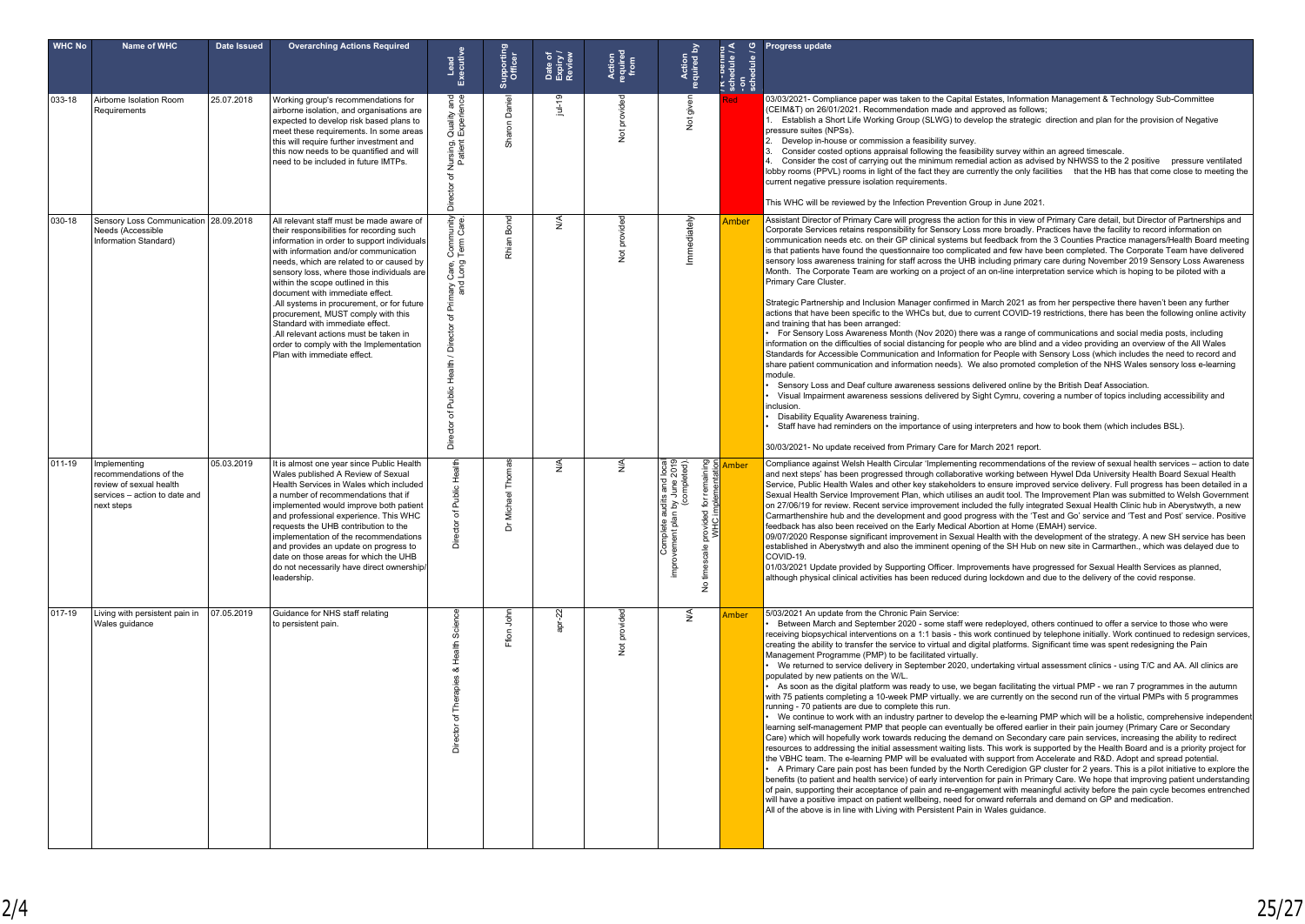| <b>WHC No</b> | Name of WHC                                                                                                                                      | Date Issued | <b>Overarching Actions Required</b>                                                                                                                                                                                                                                                                                                                                                                                                                                                                                                                    | Lead<br>Executive                                                                                                    | Supporting<br>Officer            | Date of<br>Expiry /<br>Review | Action<br>required<br>from | Action<br>required by                  | k - Denina<br>  schedule A<br>  on<br>  schedule / G | Progress update                                                                                                                                                                                                                                                                                                                                                                                                                                                                                                                                                                                                                                                                                                                                                                                                                                                                                                                                                                                                                                                                                                                                                                                                                                                                                                                                                                                                                                                                                                                                                                                                                                                                                                          |
|---------------|--------------------------------------------------------------------------------------------------------------------------------------------------|-------------|--------------------------------------------------------------------------------------------------------------------------------------------------------------------------------------------------------------------------------------------------------------------------------------------------------------------------------------------------------------------------------------------------------------------------------------------------------------------------------------------------------------------------------------------------------|----------------------------------------------------------------------------------------------------------------------|----------------------------------|-------------------------------|----------------------------|----------------------------------------|------------------------------------------------------|--------------------------------------------------------------------------------------------------------------------------------------------------------------------------------------------------------------------------------------------------------------------------------------------------------------------------------------------------------------------------------------------------------------------------------------------------------------------------------------------------------------------------------------------------------------------------------------------------------------------------------------------------------------------------------------------------------------------------------------------------------------------------------------------------------------------------------------------------------------------------------------------------------------------------------------------------------------------------------------------------------------------------------------------------------------------------------------------------------------------------------------------------------------------------------------------------------------------------------------------------------------------------------------------------------------------------------------------------------------------------------------------------------------------------------------------------------------------------------------------------------------------------------------------------------------------------------------------------------------------------------------------------------------------------------------------------------------------------|
| 024-19        | Pertussis - occupational<br>vaccination of healthcare<br>workers                                                                                 | 30.07.2019  | To help protect babies from pertussis,<br>from August 2019, healthcare workers in<br>NHS Wales who have not received a<br>pertussis-containing vaccine in the last 5<br>years and who have regular contact with<br>pregnant women and/or young infants<br>will be eligible for a pertussis containing<br>vaccine as part of their occupational<br>health care.                                                                                                                                                                                         | Health<br>Public <sup>1</sup><br>৳<br>ector<br>汽                                                                     | <b>BC</b>                        | ≸                             | Not provided               | Not provided                           | Amber                                                | 05/05/2020 Due to COVID19, we have only started the programme in March but then the OH staff are not allowed into ward areas<br>and are deployed into ensuring the staff recruited to manage COVID-19 patients are immunised as a priority.<br>24/07/2020 There has been a delay in delivery of the programme due to capacity and prioritisation of COVID-19 related work.<br>01/03/2021 No update for Pertussis, unfortunately due to the demands of the pandemic and are wholly engaged in ensuring<br>adequate staff are recruited. Supporting Officer now retired. Awaiting clarity on new Supporting Officer for this WHC going forward.                                                                                                                                                                                                                                                                                                                                                                                                                                                                                                                                                                                                                                                                                                                                                                                                                                                                                                                                                                                                                                                                            |
| 026-19        | Nationally Standardised Adult 20.08.2019<br>Inpatient Assessment and<br><b>Core Risk Assessments</b>                                             |             | The WHC sets out the progress of the<br>national digitisation of nursing documents<br>programme, outlining the crucial next<br>steps for health boards/trusts, and the<br>agreed implementation schedule of the<br>various assessment tools that have been<br>developed through the national<br>programme in association with NHS<br>Wales staff.<br>The WHC also reminds Health Boards<br>that from March 2020 the Clinical<br>Nursing Informatics Lead posts will be<br>funded by individual health boards/trusts.                                   | and Patient<br>Experience<br>Quality<br>Nursing,<br>৳<br>ador<br>ă                                                   | Bowen/Sharon Daniels<br>Judith I | 31/05/2021                    | $\frac{4}{2}$              | 30/11/2019<br>31/12/2020<br>31/05/2021 | Amber                                                | 02/03/2021- The remaining documents to implement are Falls and Adult In Patient Assessment. All the other documents are now<br>fully implemented across Adult In-Patient Care settings. The plans for rolling out paper visions have been delayed until operational<br>sites are more stable due to the pressures caused by COVID-19.<br>On 16/03/2021 the Welsh Government confirmed that the deadline of compliance against this WHC is extended until 31/05/2021.<br>This further extension and timetable review is acknowledging the ongoing pressures on services and the effect on frontline staff<br>capacity to fully adopt the new tools or use digital formats of the core tools.                                                                                                                                                                                                                                                                                                                                                                                                                                                                                                                                                                                                                                                                                                                                                                                                                                                                                                                                                                                                                              |
| 032-19        | Sensory Loss Communication 20.09.2019<br>Needs (Accessible<br>Information Standard) - of<br>parents and carers of patients<br>and service users. |             | In December 2018, a Welsh Health<br>Circular (WHC (2018) 30) was issued on<br>the new data standard, which is required<br>as a key enabler to ensure effective<br>capture and communication of sensory<br>loss communication and information<br>needs between healthcare professionals<br>in Wales. This is a follow up/awareness<br>to the previous WHC with a hand out on<br>how to record the communication needs<br>for these patients.                                                                                                            | Care,<br>Care.<br>r of Primary<br>Long Term<br>$rac{1}{2}$<br>nie<br>Die<br>Health<br>Commu<br>of Public<br>Director | Bond<br>Rhian                    | ≸                             | Not provided               | mmediately                             | Amber                                                | Assistant Director of Primary Care will progress the action for this in view of Primary Care detail, but Director of Partnerships and<br>Corporate Services retains responsibility for Sensory Loss more broadly. No progress on this WHC during COVID-19.<br>Reporting to WG took place for last financial year as required. Equipment and training materials were purchased from budget.<br>Strategic Partnership and Inclusion Manager confirmed in March 2021 as from her perspective there haven't been any further<br>actions that have been specific to the WHCs but, due to current COVID-19 restrictions, there has been the following online activity<br>and training that has been arranged:<br>For Sensory Loss Awareness Month (Nov 2020) there was a range of communications and social media posts, including<br>information on the difficulties of social distancing for people who are blind and a video providing an overview of the All Wales<br>Standards for Accessible Communication and Information for People with Sensory Loss (which includes the need to record and<br>share patient communication and information needs). We also promoted completion of the NHS Wales sensory loss e-learning<br>module.<br>Sensory Loss and Deaf culture awareness sessions delivered online by the British Deaf Association.<br>Visual Impairment awareness sessions delivered by Sight Cymru, covering a number of topics including accessibility and<br>inclusion.<br>Disability Equality Awareness training.<br>Staff have had reminders on the importance of using interpreters and how to book them (which includes BSL).<br>30/03/2021- No update received from Primary Care for March 2021 report. |
| 005-20        | Recording of Dementia Read 30/09/2020<br>Codes                                                                                                   |             | sets out the READ codes which should<br>be captured by memory assessment and<br>GP/ primary care services and recorded<br>on all information shared between<br>services, to the person living with<br>dementia and their carer (if they wish to<br>receive this information), and within the<br>Memory Assessment Service, Learning<br>Disability Memory Assessment Service<br>and primary care data bases. It also sets<br>out guidance for Welsh Health Boards to<br>assist with the recoding of a diagnosis of<br>dementia using<br>the READ CODES. | Scien<br>& Health<br>apies<br>৳<br><b>Director</b>                                                                   | Andrews<br>Bethan                | ý.                            | provided<br>$\frac{5}{2}$  | apr-21                                 | Amber                                                | 05/02/2021 Gareth Beynon confirmed to Bethan Andrews COTE SDM that this WHC does not fit in Secondary Care.<br>08/02/2021 - WHC issued to Primary Care who have circulated the document and issued reminder to Primary Care to use the<br>appropriate codes and no further action required after that from Primary Care. Also issued to MH&LD who have requested SM in<br>OAMH review, requested an update.<br>16/02/2021 Follow up with Service Manager OAMH query on an audit to prove compliance, this will take a little while. Other than<br>that, I can safely say most dementia diagnosis comes via Memory Assessment Services and we have been using the READ codes<br>consistently for some time, this is built into our paperwork there. The same diagnosticians also work in our Community Mental<br>Health Teams and Wards, so would be familiar.<br>15/03/2021 Snapshot audit completed for Older Adult Community Mental Health Teams and Memory Assessment Teams. Overall<br>compliance, only one team at variance where errors have been taken up with medical staffs. Only 8 documents checked in that<br>team due to lower referral numbers to OA-CMHT.<br>18/03/2021- Neurology responded and confirmed this is part of their processes going forward.                                                                                                                                                                                                                                                                                                                                                                                                                                                 |